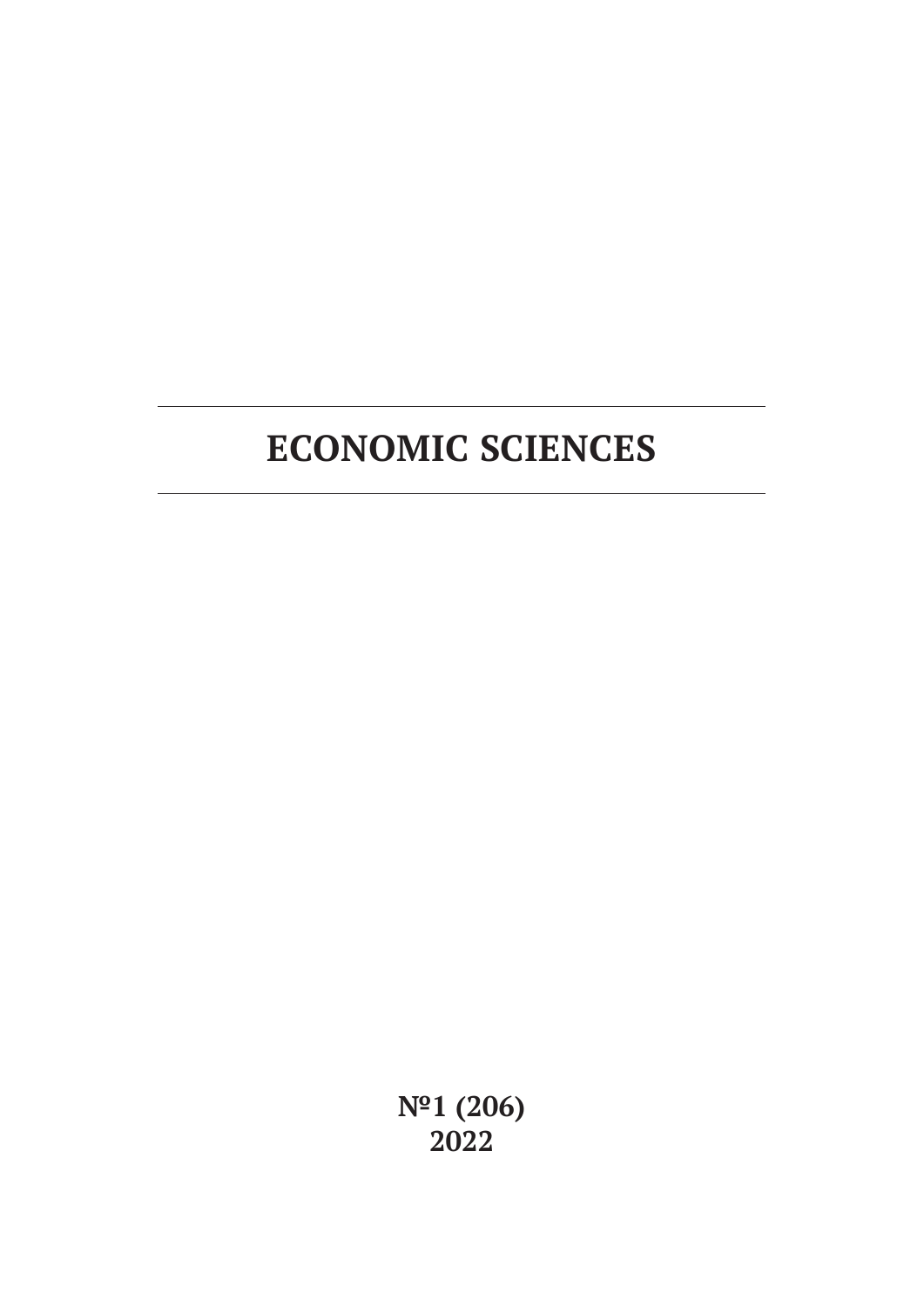#### **Editorial Council**

**V.V. Artiakov** — Doctor of Economics, Member of Russian Academy of Engineering

**R.S. Grinberg** — Doctor of Economics, Professor, Institute of Economy of Russian Academy of Sciences,

**A.G. Griaznova** — Doctor of Economics, Professor, President of Financial University under the Government of the Russian Federation

**A.G. Zeldner** — Doctor of Economics, Professor, Institute of Economy of Russian Academy of Sciences

**N.G. Kuznetsov** — Doctor of Economics, Professor, Rostov State University of Economics

**V.N. Ovchinnikov** — Doctor of Economics, Professor, Southern Federal University

**A.L. Porokhovski** — Doctor of Economics, Professor, Moscow State University named after M.V. Lomonosov

**S.N. Silvestrov** — Doctor of Economics, Professor, Financial University under the Government of the Russian Federation

**A.N. Shokhin** — Doctor of Economics, Professor

**M.A. Eskindarov** — Doctor of Economics, Professor, Rector of Financial University under the Government of the Russian Federation

The journal is included in the list of the Higher Accreditation Committee of The Ministry of Education and Science of Russia of the leading scientific journals and publications issued in the Russian Federation, where the main scientific results of the scientific theses for the degrees of Doctor and Candidate of Science can be found

Founder: LLC "Economic Sciences" Address: 125057, Moscow, Chapaevskii per., 3-775 E-mail: info@ecsn.ru WWW: http://ecsn.ru

The Certificate of registration of mass media: ПИ № ФС77–21147 from 28.06.2005

Subscription index 20387

ISSN 2072–0858

Issue date 31.01.2022 Format 60х84/8 Printed signatures 28.48 500 copies Printed by "24 Print" Ltd

#### **Editorial Board**

**V.A. Meshcherov** — Doctor of Economics, Professor, Chief Editor of the Journal «Economic Sciences»

**F.F. Sterlikov** — Doctor of Economics, Professor, Moscow State University of Technologies and Management named after K.G. Razumovskiy

**A.G. Zeldner** — Doctor of Economics, Professor, Institute of Economy of Russian Academy of Sciences

**E.V. Zarova** — Doctor of Economics, Professor, Plekhanov Russian University of Economics

**A.E. Karlik** — Doctor of Economics, Professor, St.-Petersburg State University of Economy and Finance

**N.G. Kuznetsov** — Doctor of Economics, Professor, Rostov State University of Economics

**V.N. Ovchinnikov** — Doctor of Economics, Professor, Southern Federal University

**S.N. Silvestrov** — Doctor of Economics, Professor, Financial University under the Government of the Russian Federation

**K.N. Korischenko** — Doctor of Economics, Professor, Russian Presidential Academy of National Economy and Public Administration

**A.A. Bakulina** — Doctor of Economics, Professor, Financial University under the Government of the Russian Federation

**V.A. Savinova** — Doctor of Economics, Professor, Samara State University of Economics

**E.N. Valiyeva** — Doctor of Economics, Professor, Samara State University of Economics

**G.D. Fainshtein** — PhD in Economics, Tallinn University of Technology

**V.A. Piskunov** — Doctor of Economics, Professor, Samara State University of Economics

**A.M. Petrov** — Doctor of Economics, Professor, Financial University under the Government of the Russian Federation

**P.V. Pavlov** — Doctor of Economics, Associate Professor, Southern Federal University

**O.A. Khokhlova** — Doctor of Economics, Professor, East-Siberian University of Technology and Management

**K.N. Ermolaev** — Doctor of Economics, Professor, Samara State University of Economics

**O.E. Ryazanova** — Doctor of Economics, Professor, Head of the Department of Economic Theory, MGIMO

**N.V. Kuznetsov** — Doctor of Economics, Financial University under the Government of the Russian Federation

**V.S. Osipov** — Doctor of Economics, MGIMO University

#### **Chief Editor:**

**V.A. Meshcherov** — Doctor of Economics, Professor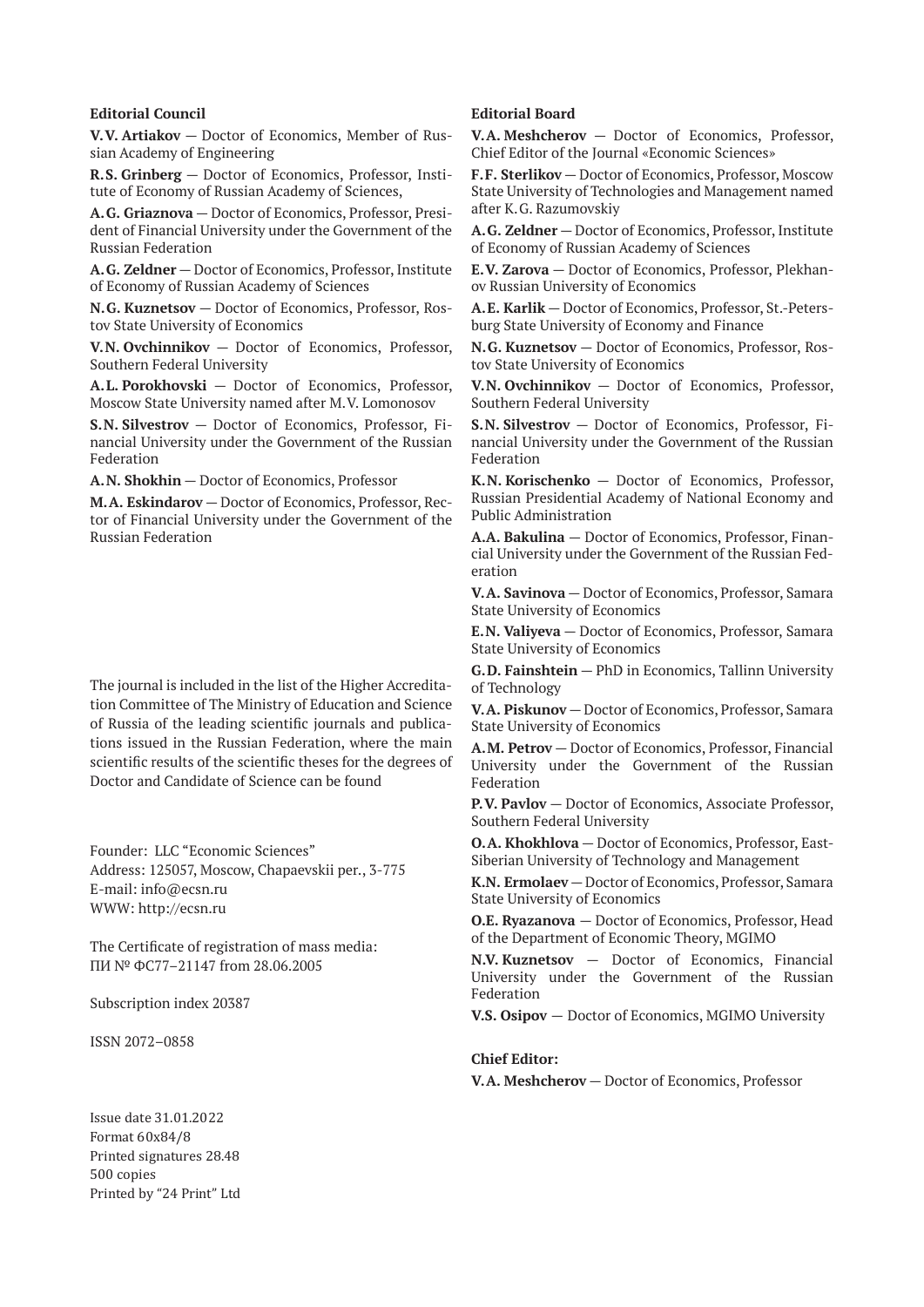### **CONTENTS**

### **ECONOMIC THEORY**

| Afanaskina E.M. Institutions of the traditional labor market: the emergence and evolution                                                                               | .225  |
|-------------------------------------------------------------------------------------------------------------------------------------------------------------------------|-------|
| <b>Afanaskina E.M.</b> Commodity exchange transformation of labor market institutions<br>in the USSR: trends and contradictions on the example of the brigade institute |       |
| <b>Budovich Y.I.</b> The essence of socialist competition from the point of view of the theory                                                                          | 225   |
|                                                                                                                                                                         |       |
| Zeldner A.G. Institutionalism in managing the development of partnership relations                                                                                      |       |
| <b>Reshetnikova E.G.</b> Development of theoretical and methodological aspects of researching                                                                           | . 226 |

# **ECONOMICS AND MANAGEMENT OF NATIONAL ECONOMY**

| Aloeva A.A., Azamatova G.K., Kalabekova L.I., Sherieva A.A. Digital transformation                                                                                                                                                                                                        |  |
|-------------------------------------------------------------------------------------------------------------------------------------------------------------------------------------------------------------------------------------------------------------------------------------------|--|
| Brik A.D., Plokhotnikova G.V., Garcheva E.V. Ways and problems of digitalization                                                                                                                                                                                                          |  |
| Velichenkova D.S., Timofeeva A.S. Possibilities of applying factor analysis of rental expenses                                                                                                                                                                                            |  |
| Goncharova N.L., Dubolazova Y.A., Alferyev D.A., Kryzhko D.A. State policy to support                                                                                                                                                                                                     |  |
| Dozhdeva E.E. New approaches to conducting on-site tax audits in the Russian Federation  231                                                                                                                                                                                              |  |
| Dolgov V.M., Dolgov A.M., Viktorova N.G. Method for assessing the effectiveness                                                                                                                                                                                                           |  |
| Ivanova N.A. Features and trends of modern spatial development of industry in the context                                                                                                                                                                                                 |  |
| Kirillova E.A., Zaenchkovsky A.E., Epifanov V.A. Change management: a cluster approach  232                                                                                                                                                                                               |  |
| Kosobokov A.Y. Introduction of innovations in the social sphere: factors and main directions  233                                                                                                                                                                                         |  |
| Kudinova M.G., Shevchuk N.A., Rodinova N.P., Burlankov P.S., Ostroukhov V.M.,<br><b>Terekhova A.A.</b> Improving the qualitative characteristics of the labor potential of employees<br>of the agro-industrial complex of the region (based on the materials of the Altai territory)  233 |  |
| Kulagina N.A., Chepikova E.M., Kosobokov A.Y. Improving the social policy of the regions<br>on the basis of monitoring the activities of social entrepreneurship entities234                                                                                                              |  |
| Revunov S.V., Oganyan A.G., Yanchenko E.A. Directions of using digital education tools                                                                                                                                                                                                    |  |
| Razinkina I.V. Evolution of innovation helix: comparative analysis of triple, quadruple                                                                                                                                                                                                   |  |
| Rogova V.A. Structural Features of the Mechanism for Ensuring Economic Security                                                                                                                                                                                                           |  |
| Sukhareva E.V. Generation company management based on the cost of capital model  238                                                                                                                                                                                                      |  |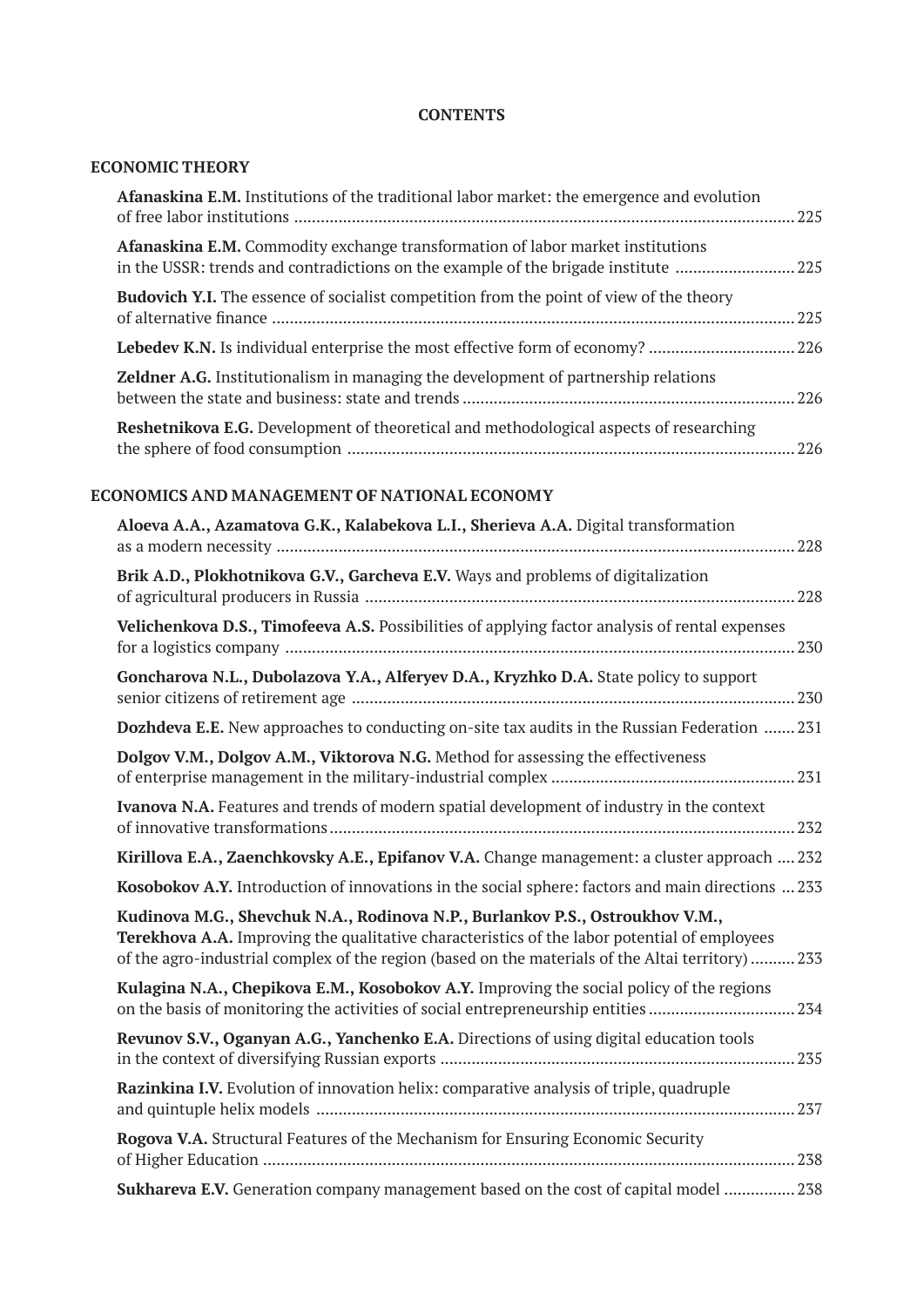| Tekueva M.T., Nepeeva H.Yu., Repina Yu. A., Bekaldieva Z.S. Features of investment activity                                                                                                  |  |
|----------------------------------------------------------------------------------------------------------------------------------------------------------------------------------------------|--|
| Nalbandyan H.G., Khovalova T.V. Analysis of barriers to the transition to large-scale                                                                                                        |  |
| <b>Chernov S.B.</b> Express diagnostics of the organization's activities in identifying the facts                                                                                            |  |
| <b>BOOK KEEPING, STATISTICS</b>                                                                                                                                                              |  |
| Borovitskaya M.V. On the issue of the formation of statistical data on Russia's foreign                                                                                                      |  |
| Grishkina S.N., Pliev Kh.M. Accounting and analytical aspects of sustainable development                                                                                                     |  |
| Petrov A.M., Nikiforova E.V., Schneider O.V., Boldyrev A.N. Acute issues of analytical<br>procedures of foreign economic activities and formation of statistical data 242                    |  |
| Rozanova T.P., Gizatullina O.M. The rating system for the involvement of the constituent<br>entities of the Russian Federation in the implementation of the project "tourism and hospitality |  |
| <b>Sitnikova O.Yu.</b> About the influence of professional judgment of specialists on the activities                                                                                         |  |
| <b>WORLD ECONOMY</b>                                                                                                                                                                         |  |
| Lyalina E.Y. The impact of the COVID-19 epidemic on economic development of China 244                                                                                                        |  |
| Pishchik V.Y., Alekseev P.V. Actual Problems of Socio-Economic Development of the Russian                                                                                                    |  |

| <b>Yurchenko V.E.</b> Features of the practical implementation of hedging financial risks |  |
|-------------------------------------------------------------------------------------------|--|
|                                                                                           |  |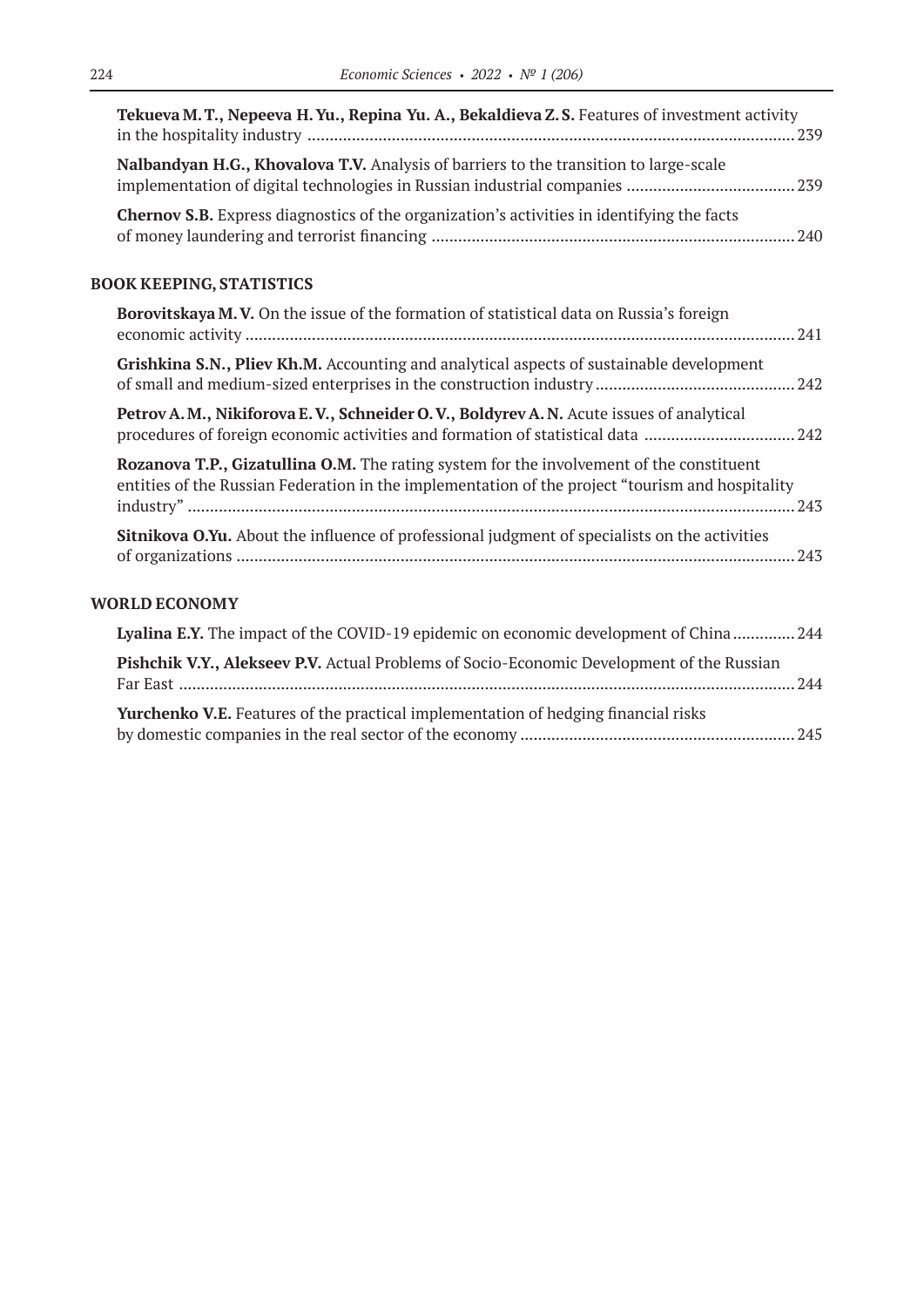### **ECONOMIC THEORY**

# **INSTITUTIONS OF THE TRADITIONAL LABOR MARKET: THE EMERGENCE AND EVOLUTION OF FREE LABOR INSTITUTIONS**

#### © 2021 **Afanaskina Ekaterina Mikhailovna**

graduate student of the Department of economic theory Financial University under the Government of the Russian Federation, Moscow, Russia E-mail: ekaterina.afanaskina@yandex.ru

In this article, using the example of a number of institutions, it is shown that the commodity exchange transformation of labor contract institutions, which is one of the expressions of the global trend of labor liberation, occurs in particular through the emergence of specialized free labor institutions and their further commodity exchange evolution. However, this evolution is often non-linear, for example, the evolution of institute of rationalization, which is explained by the opposition from the transfer system of capital provision.

*Keywords: institute of free labor, institute of part-time work, institute of combining professions, institute of rationalization.*

# **COMMODITY EXCHANGE TRANSFORMATION OF LABOR MARKET INSTITUTIONS IN THE USSR: TRENDS AND CONTRADICTIONS ON THE EXAMPLE OF THE BRIGADE INSTITUTE**

© 2021 **Afanaskina Ekaterina Mikhailovna**

PhD Student, Department of Economic Theory Financial University under the Government of the Russian Federation, Moscow, Russia E-mail: ekaterina.afanaskina@yandex.ru

This article examines the conditions under which the introduction of a brigade contract ensures an increase in production efficiency, provides examples of the opposite effect of the planting of a brigade form of labor organization in the USSR. From a new theoretical point of view, the situation around the collapse of the strike brigades in the early 1930s and the brigades in the early Stakhanov movement in the mid‑1930s is assessed.

*Keywords: brigade, labor market, labor contract, strike movement, Stakhanov movement.*

# **THE ESSENCE OF SOCIALIST COMPETITION FROM THE POINT OF VIEW OF THE THEORY OF ALTERNATIVE FINANCE**

#### © 2021 **Budovich Yulia Ivanovna**

Doctor of Economics, Associate Professor, Professor of the Department of Economic Theory Financial University under the Government of the Russian Federation, Moscow, Russia E-mail: JBudovich@fa.ru

This article proves that the socialist competition in the USSR was not at all an expression of the new nature of labor, free from exploitation. It was an attempt to use in order to increase the efficiency of the activities of state-owned enterprises using low-efficiency enslaved labor, highly effective free individual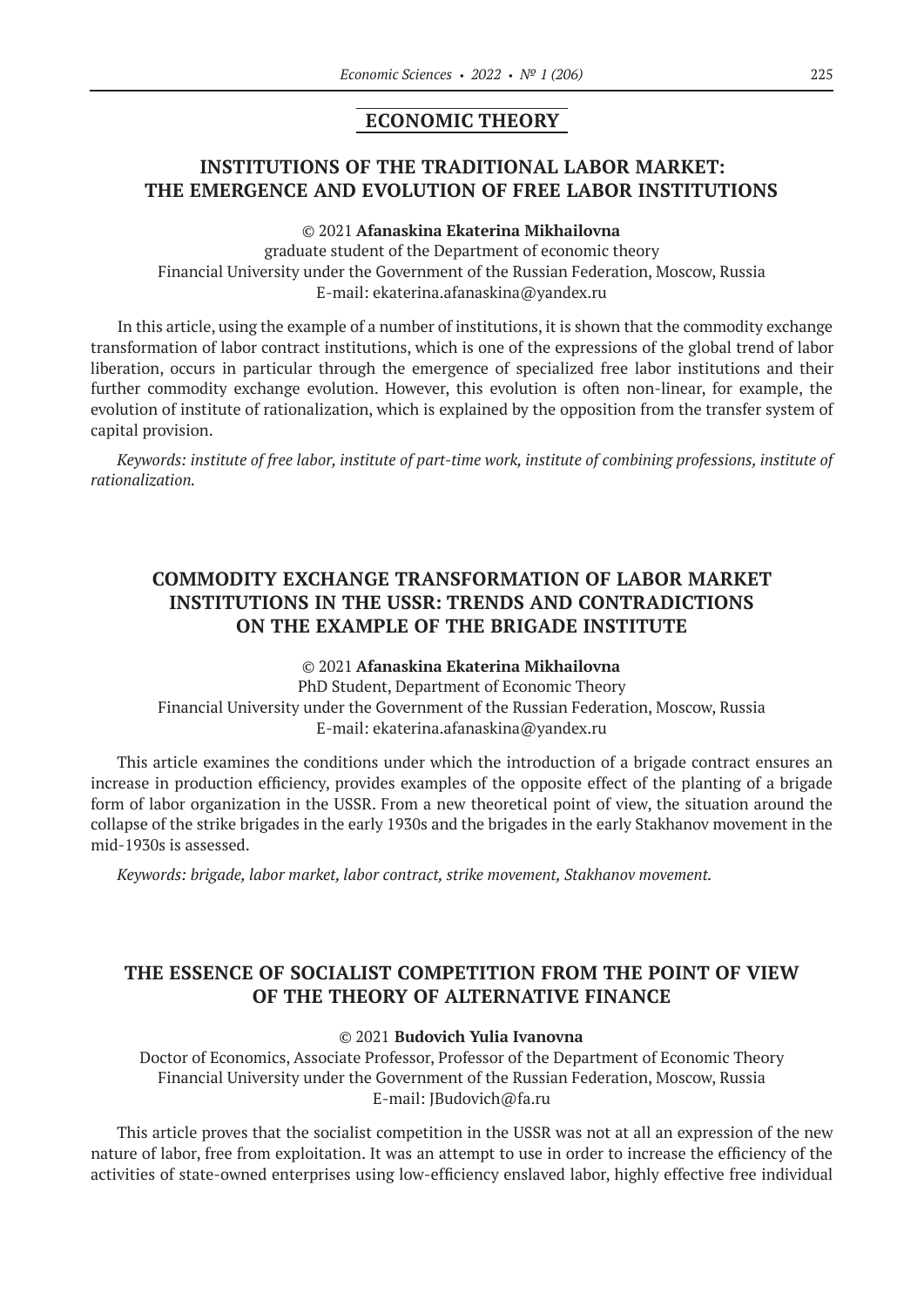and collective labor, and in an economically dependent form from the state – in the form of divisions of enterprises in order to exclude the political unreliability of the relevant employees.

*Keywords: socialist competition, free labor, enslaved labor, individual enterprise, production cooperative.*

### **IS INDIVIDUAL ENTERPRISE THE MOST EFFECTIVE FORM OF ECONOMY?**

### © 2021 **Lebedev Konstantin Nikolaevich**

Doctor of Economics, Professor, Professor of the Department of Economic Theory Financial University under the Government of the Russian Federation, Moscow, Russia E-mail: KNLebedev@fa.ru

This article proves that the individual enterprise does not just occupy its niche in the structure of social production, but in fact is the most effective of all available forms of management. Both cases of the economic superiority of an individual enterprise and real cases of its displacement from the economy of forms of large-scale management are shown. It is proved that the idea of the unattainability of the technical level of forms of large-scale management in an individual enterprise is an ideological myth.

*Keywords: individual enterprise, liberation of labor, labor, capital.*

# **INSTITUTIONALISM IN MANAGING THE DEVELOPMENT OF PARTNERSHIP RELATIONS BETWEEN THE STATE AND BUSINESS: STATE AND TRENDS**

© 2021 **Zeldner Alexey Grigorievich**

Doctor of economic sciences, professor Institute of Economics RAS, Moscow, Russia

The article examines the essence and evolution of institutionalism, reveals the concept of institutions and their role in the formation of the economic system. The totality of institutions determines the direction of the country's development. The issues of using the neoclassical approach in the process of reforming the planning and directive system, based on the principles of economic liberalism, which led the country to a crisis, are considered. Proposals are made on a new stage of the institutionalization of the Russian economy based on a mixed economy and the use of public-private partnership mechanisms.

*Keywords: institutionalization, formal and informal rules, institutions, partnerships, market.*

# **DEVELOPMENT OF THEORETICAL AND METHODOLOGICAL ASPECTS OF RESEARCHING THE SPHERE OF FOOD CONSUMPTION**

#### © 2021 **Reshetnikova Elena Gennadievna**

Doctor of Economics, Professor, Leading Researcher of the Institute of Agrarian Problems – a separate structural subdivision of the Federal Research Center "Saratov Scientific Center of the Russian Academy of Sciences", Saratov, Russia E-mail: elenaresh2708@mail.ru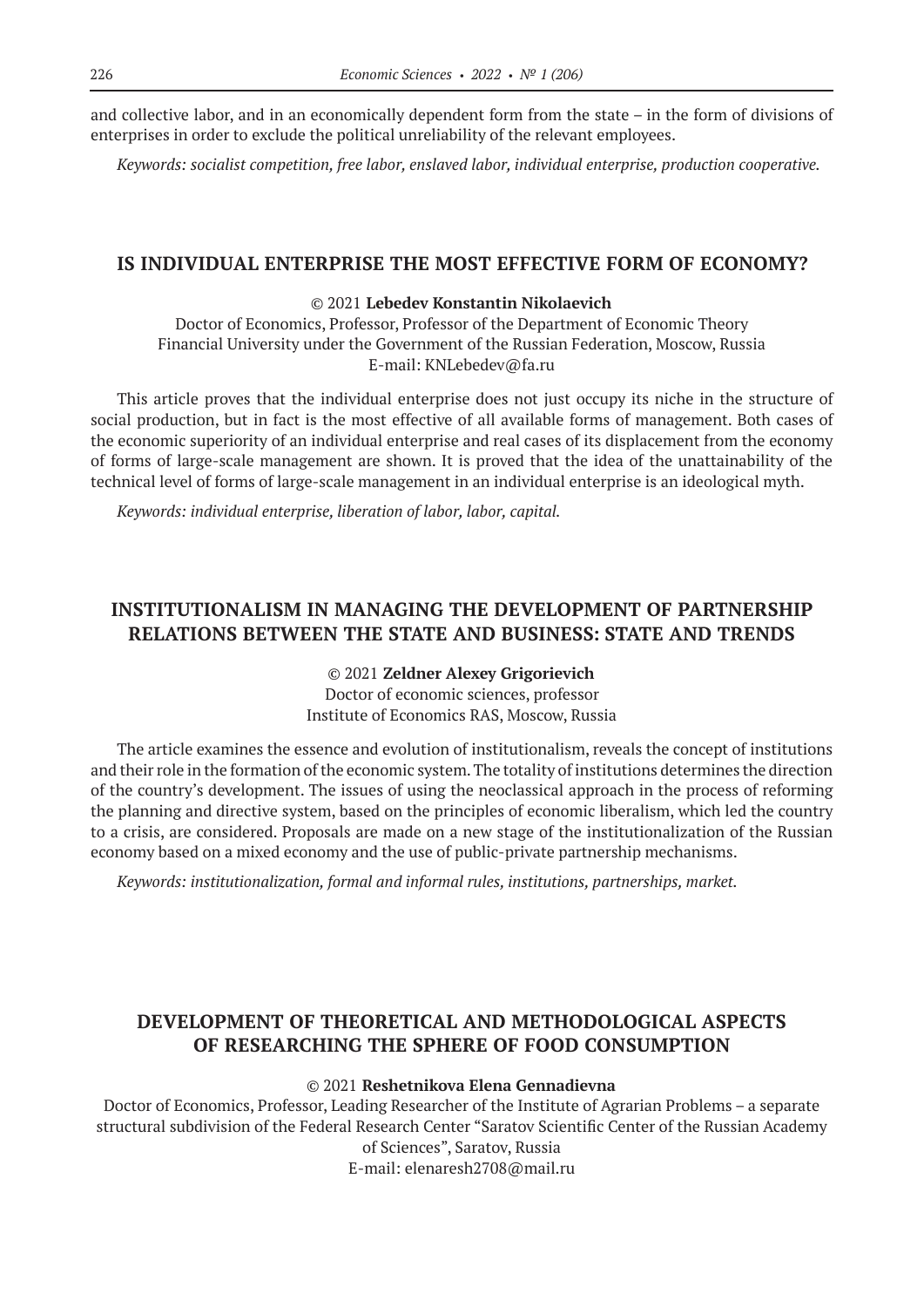The article shows the objective necessity of using disaggregated data to identify emerging trends in the dynamics of effective demand for food, consumption of basic food products, food poverty and socioeconomic differentiation as a condition for the development and implementation of an effective social policy.

*Keywords: food consumption, disaggregated data, budget surveys, correlation coefficient.*

- 1. Belousov A.R., Abramova E.A.Eksperimental'naya razrabotka integrirovannyh matric finansovyh potokov [Experimental development of integrated matrices of financial flows] Voprosy statistiki. 1999.# 7.S.11–22.
- 2. Belyanin A., Denisova I.Bednost' ne porok, no nauchnaya problema [Poverty is not a vice, but a scientific problem] Voprosy ekonomiki.2016.# 1.S.107–116.
- 3. Dondokov Z.B., Vanchikova E.N.Statisticheskoe obsledovanie dohodov i raskhodov domashnih hozyajstv v Rossii: metodologicheskie problemy i perspektivy [Statistical Survey of Household Income and Expenditures in Russia: Methodological Problems and Prospects] Vestnik Buryatskogo gosudarstvennogo universiteta. 2012. # 1. S.30–37.
- 4. Indeks Ivanova [Ivanov index] [Elektronnyj resurs]. Rezhim dostupa URL: https://www.banki.ru/ wikibank/potrebitelskiy indeks ivanova//(data obrashcheniya 23.11.2021)
- 5. Istoriya obsledovanij byudzhetov domashnih hozyajstv [History of household budget surveys] [Elektronnyj resurs]. – Rezhim dostupa – URL: http://docplayer.ru/41678421-Istoriya-obsledovaniybyudzhetov-domashnih-hozyaystv.html/ (data obrashcheniya 18.11.2021)
- 6. Kostrov N.Ocherki krest'yanskih hozyajstv v CHernigovskoj gubernii [Essays on peasant farms in the Chernigov province] Materialy byudzhetnyh zapisej. CHernigov, 1918. # 1.
- 7. Reshetnikova E.G.Dolgosrochnye tendencii transformacii institutov upravleniya platezhesposobnym sprosom na prodovol'stvie [Long-term trends in the transformation of institutions for managing effective demand for food] Prodovol'stvennaya politika i bezopasnost'. 2020. # 3. S.199–214.
- 8. Reshetnikova E.G.Informacionnye aspekty obespecheniya prodovol'stvennoj bezopasnosti Rossii [Information aspects of ensuring food security in Russia] Informacionnaya bezopasnost' regionov.2014. # 3 (16).S.45–50.
- 9. RLMS: istoriya i perspektivy [RLMS: history and perspectives] Rezhim dostupa URL: https://www. hse.ru/news/science/51677662.html/(data obrashcheniya 19.11.2021)
- 10. Strumilin S.G.Byudzhet vremeni russkogo rabochego i krest'yanina v 1922–1923gg [Time budget of the Russian worker and peasantin 1922–1923.] – Moscow, 1924–155 p.
- 11. CHayanov A.V.Osnovnye idei i formy organizacii sel'skohozyajstvennoj kooperacii [The main ideas and forms of organizing agricultural cooperation.]. – M.: The science, 1991. – 456 p.
- 12. CHelincev A.N.Teoreticheskie osnovaniya organizacii krest'yanskogo hoZyajstva [The theoretical foundations of the organization of the peasant householdwives] – Kharkov, 1919–177 p.
- 13. Frolova E.B.O rabote po povysheniyu kachestva informacii po itogam obsledovaniya byudzhetov domashnih domashnih hozyajstv [On work to improve the quality of information based on the results of the household budget survey] Voprosy statistiki.2007. # 4.S.11–18.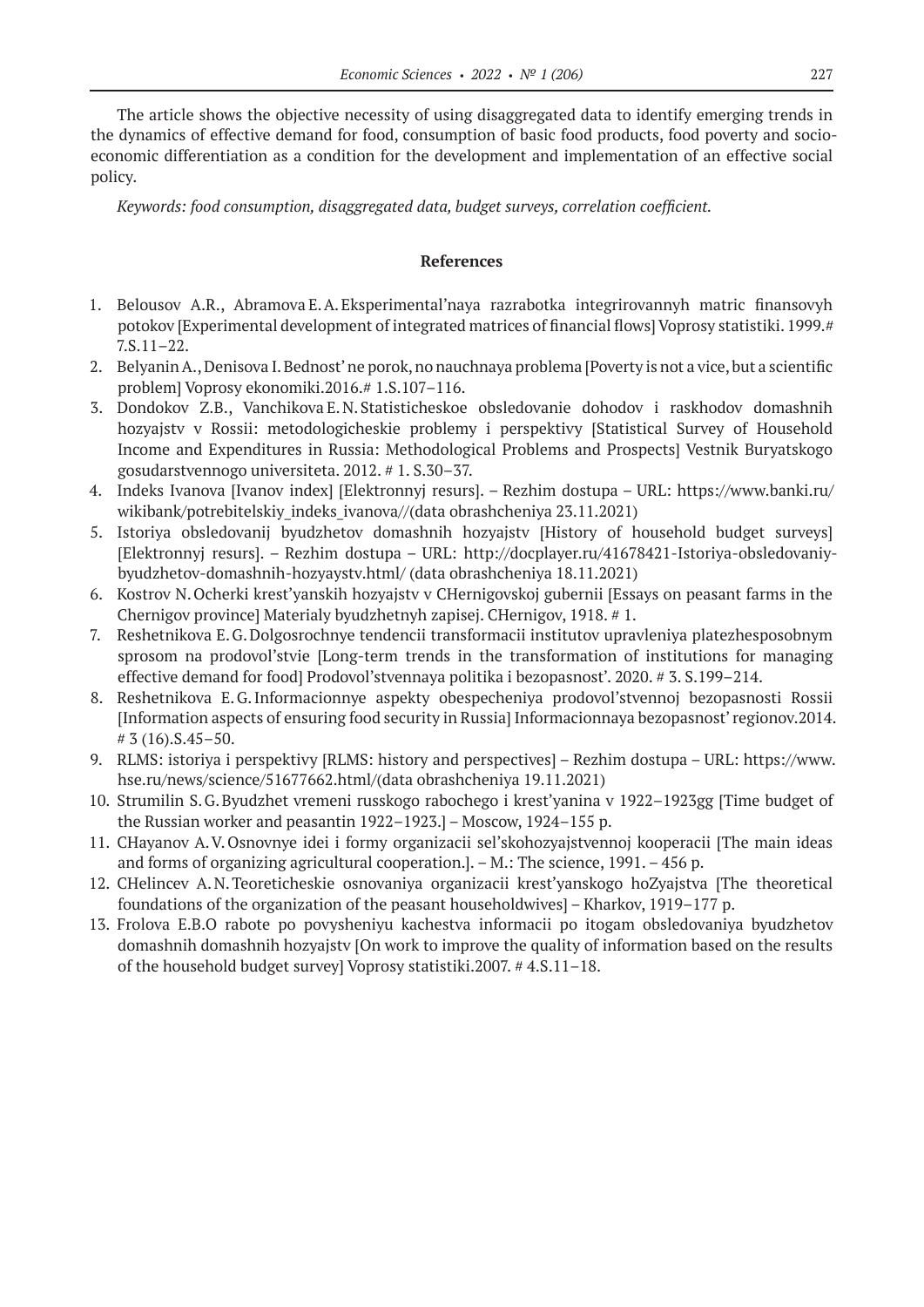### **ECONOMICS AND MANAGEMENT OF NATIONAL ECONOMY**

### **DIGITAL TRANSFORMATION AS A MODERN NECESSITY**

© 2021 **Aloeva Anna Aslanbievna**

Candidate of Economic Sciences, Lecturer Kabardino-Balkarian State University named after A.I.Kh.M.Berbekova, Nalchik, Russia E-mail: anyatash@mail.ru

© 2021 **Azamatova Guljan Kamilevna**

Candidate of Historical Sciences, Associate Professor of the Department of Theory and Technology of Social Work Kabardino-Balkarian State University named after A.I. HM. Berbekova, Nalchik, Russia E-mail: azagulya2007@mail.ru

© 2021 **Kalabekova Leyla Ibragimovna**

Associate Professor of the Department of Economics and Finance Kabardino-Balkarian State University named after A.I.Kh.M.Berbekova, Nalchik, Russia E-mail: 7369132@mail.ru

© 2021 **Sherieva Asiyat Akhmedovna**

Assistant of the Department of Civil Law and Process Kabardino-Balkarian State University named after A.I. HM. Berbekova, Nalchik, Russia

The modern world is constantly changing, one of the main, fundamental reasons is digital transformation. In essence, digital transformation involves the use of the latest technologies, the improvement of what has already been done. For most organizations and people, digital transformation means adopting digital technologies to transform services or businesses. This is achieved by replacing manual (non-digital) processes with digital ones, or by replacing outdated digital technologies with modernized digital technologies. The global economy is also undergoing a digital transformation, and it is happening at a frantic pace. Digital transformation has long been a hot topic for companies looking for ways to increase efficiency and innovate. However, the process of digital transformation often requires fundamental changes in mindset, culture and processes. The article provides an overview of the concept of «digital economy», considers the building blocks of a digital transformation strategy that can work both for organizations and for their clients.

*Keywords: digital economy, digital transformation.*

### **WAYS AND PROBLEMS OF DIGITALIZATION OF AGRICULTURAL PRODUCERS IN RUSSIA**

© 2021 **Brik Anna Dmitrievna**

PhD in Law, Associate Professor of the Department of Economics, Philosophy and Social Disciplines Don State Agrarian University, Persianovskiy village, Rostov region, Russia E-mail: brikad@mail.ru

© 2021 **Plokhotnikova Galina Vladimirovna**

Candidate of Economic Sciences, Associate Professor of the Department of Economics Novocherkassk Engineering and Land Reclamation Institute. A.K.Kortunova — branch of the Don State Agrarian University, Novocherkassk, Russia E-mail: g409zx@yandex.ru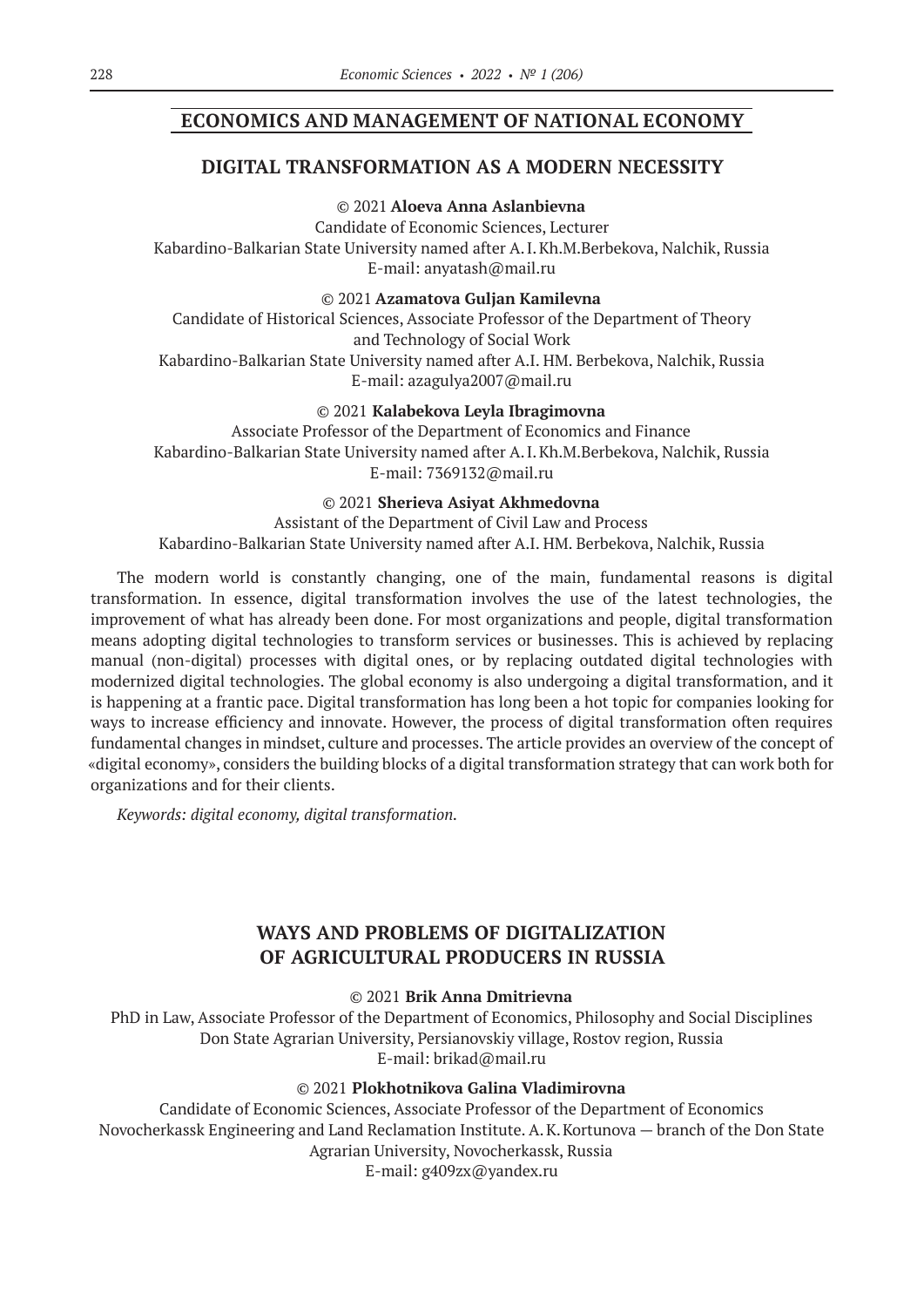#### © 2021 **Garcheva Ekaterina Vladimirovna**

graduate student

Federal Rostov Agricultural Research Center, Rassvet village, Rostov region, Russia E-mail: Garchevaev@yandex.ru

The article analyzes the indicators of the development of agricultural sectors in the Russian Federation for the period of 2016–2020, calculates the dynamics and contribution of the sectors of the agro-industrial complex to the formation of the gross domestic product of the Russian Federation, substantiates the priority areas of digitalization of agricultural producers in the context of the development of export potential. The results of the study can be used by the state authorities of the Russian Federation and the constituent entities of the Russian Federation in the development of projects and programs for the development of the agro-industrial complex, as well as by investors carrying out activities in the field of agricultural production.

*Keywords: agriculture, agro-industrial complex, region, development, digitalization, competitiveness.*

- 1. *Brik A.D.*Organizacionno-ekonomicheskie i normativno-pravovye instrumenty stimu-lirovaniya razvitiya selskohozyajstvennogo proizvodstva v sovremennyh usloviyah (na ma-terialah Rostovskoj oblasti) / Brik A.D., Plohotnikova G.V. // Moskovskij ekonomiche-skij zhurnal. 2021. № 4.
- 2. Vedomstvennyj proekt «Cifrovoe selskoe hozyajstvo»: oficial'noe izdanie. M.: FGBNU «Rosinformagrotekh»,  $2019. - 48 s$
- 3. Dolgosrochnaya strategiya razvitiya zernovogo kompleksa Rossijskoj Federacii do 2035 goda (utverzhdena rasporyazheniem Pravitel'stva Rossijskoj Federacii ot 10 avgusta 2019 g. № 1796‑r)
- 4. *Ivanov N.I.* Podhody k sovershenstvovaniyu metodiki zemleustroitelnogo proektirovaniya v sisteme agropromyshlennogo kompleksa na osnove konsolidacii zemel / Ivanov N.I., Sorogin A.S. // Nauki o Zemle. 2020. N<sup>o</sup> 1. S. 100-105.
- 5. Oficialnyj sajt Rosstata https://rosstat.gov.ru data obrashcheniya 6.01.2022 g.
- 6. Postanovlenie Pravitelstva Rossijskoj Federacii ot 7 marta 2008 g. № 157 «O sozdanii sistemy gosudarstvennogo informacionnogo obespecheniya selskogo hozyajstva»
- 7. Rasporyazhenie Pravitelstva RF ot 13 fevralya 2019 g. № 207‑r «Ob utverzhdenii Strategii prostranstvennogo razvitiya Rossijskoj Federacii na period do 2025 goda»
- 8. *Revunov R.V.*Napravleniya povysheniya effektivnosti selskogo hozyajstva Rostovskoj oblasti / Revunov R.V., Revunov S.V., Sheremetev P.G., Chernyshova T.N. // Moskovskij ekonomicheskij zhurnal. 2021. № 6.
- 9. Strategiya razvitiya agropromyshlennogo i rybohozyajstvennogo kompleksov Rossijskoj Federacii na period do 2030 goda (utverzhdena rasporyazheniem Pravitel'stva RF ot 12 aprelya 2020 goda № 993‑r)
- 10. Ukaz prezidenta Rossii ot 7 maya 2018 g. № 204 «O nacionalnyh celyah i strategicheskih zadachah razvitiya Rossijskoj Federacii na period do 2024 goda»
- 11. Ukaz prezidenta Rossii ot 21 yanvarya 2020 g. № 20 «Ob utverzhdenii Doktriny prodovol'-stvennoj bezopasnosti Rossijskoj Federacii»
- 12. Federalnyj zakon ot 29 dekabrya 2006 g. № 264-FZ «O razvitii selskogo hozyajstva»
- 13. *Podkolzina I.M.*Building a financial security system to ensure Russia's food security / Podkolzina I.M., Gladilin A.V., Reshetov K.Yu., Taranova I.V., Gladilin V.A. // В сборнике: The Challenge of Sustainability in Agricultural Systems. Сер. «Lecture Notes in Networks and Systems» Heidelberg, 2021. С. 539–548. DOI:10.1007/978–3–030– 73097–0\_61
- 14. *Pryadko I.A.*Promotion of educational services in social networks / Pryadko I.A., Paytaeva K.T., Revunov R.V., Zelenova G.V., Evetskaya S.V. // Advances in Intelligent Systems and Computing (см. в книгах). 2019. Т. 726. С. 931–942. DOI:10.1007/978–3–319–90835–9\_104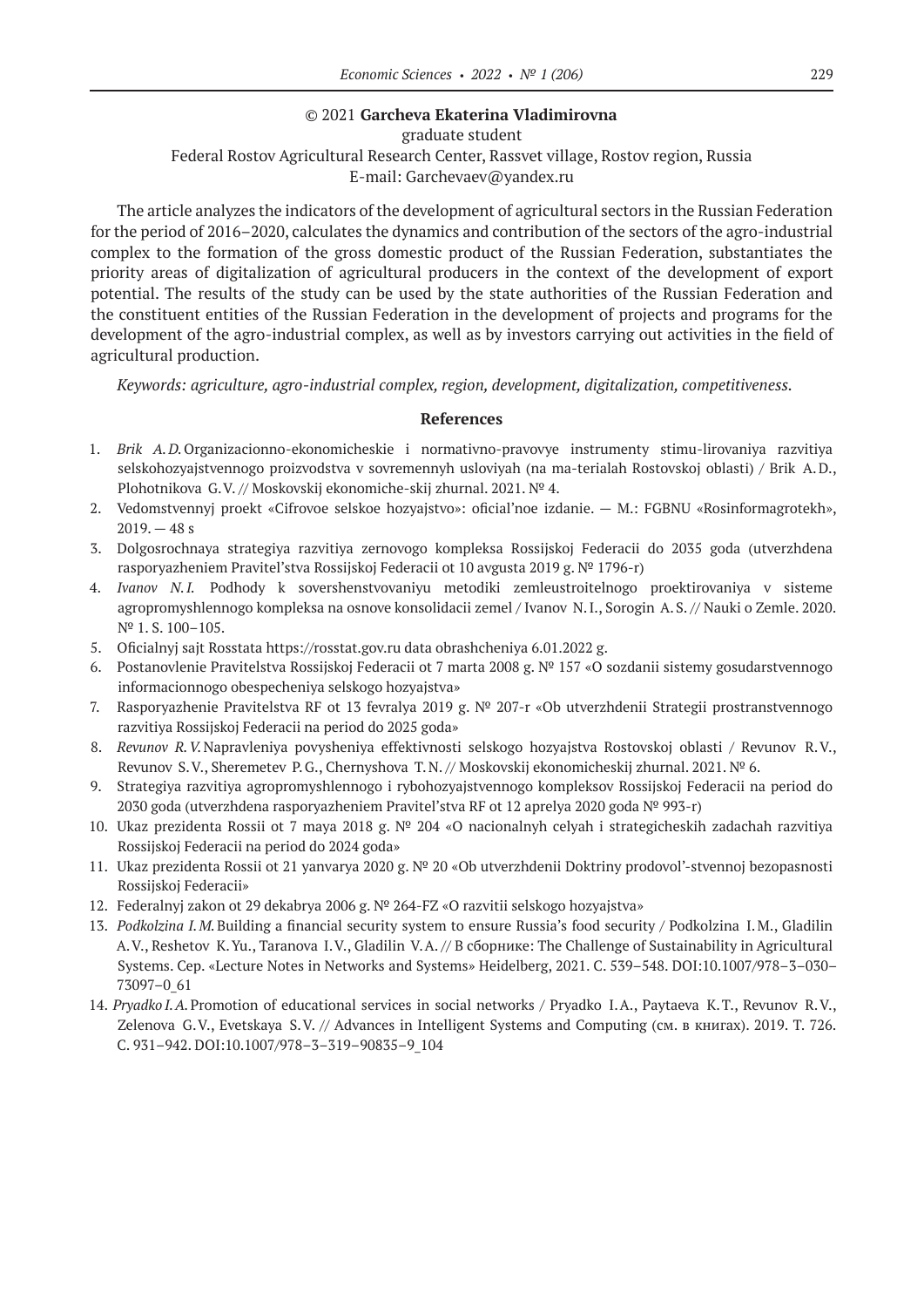# **POSSIBILITIES OF APPLYING FACTOR ANALYSIS OF RENTAL EXPENSES FOR A LOGISTICS COMPANY**

### © 2021 **Velichenkova Daria Sergeevna**

Candidate of Economic Sciences, Associate Professor of the Higher School of Engineering and Economics of the Institute of Industrial Management, Economics and Trade St.Petersburg Polytechnic University of Peter the Great, St.Petersburg, Russia E-mail: Velichenkova\_ds@spbstu.ru

### © 2021 **Timofeeva Anna Sergeevna**

4th year student of the Institute of Industrial Management, Economics and Trade, Higher School of Engineering and Economics St.Petersburg Polytechnic University of Peter the Great, St.Petersburg, Russia E-mail: timofeeva2.as@edu.spbstu.ru

Currently, the market for transport and logistics services is developing rapidly, creating a high level of competition among logistics companies, which leads to closer attention to cost analysis. In this regard, it is necessary to form a mechanism for analyzing factors that negatively affect the structure of the company's expenses in order to make the right management decision. This article presents a factor model that allows you to optimize the cost structure of an enterprise in the logistics industry based on factor analysis and using mathematical modeling of economic phenomena.

*Keywords: factor analysis, factor model, logistics, expenses, managerial decisions, econometric modeling, rent*

# **STATE POLICY TO SUPPORT SENIOR CITIZENS OF RETIREMENT AGE**

### © 2021 **Goncharova Natalya Leonidovna**

Candidate of Economic Sciences, Associate Professor of the Higher School of Engineering and Economics Peter the Great St. Petersburg Polytechnic University (SPbPU), St. Petersburg, Russia E-mail: goncharova\_nl\_@spbstu.ru

### © 2021 **Dubolazova Yulia Andreevna**

Candidate of Economic Sciences, Associate Professor of the Higher School of Engineering and Economics Peter the Great St. Petersburg Polytechnic University (SPbPU), St. Petersburg, Russia E-mail: dubolazova\_yua@spbstu.ru

#### © 2021 **Alferyev Dmitry Alexandrovich**

Candidate of Economic Sciences, Associate Professor of the Higher School of Engineering and Economics Peter the Great St. Petersburg Polytechnic University (SPbPU), St. Petersburg, Russia E-mail: alferev\_1991@mail.ru

### © 2021 **Kryzhko Daria Alexandrovna,**

PhD student, Higher School of Engineering and Economics, Peter the Great St.Petersburg Polytechnic University, St.Petersburg, Russia E-mail: kryzhko\_da@spbstu.ru

The article deals with the state policy in relation to the citizens whose age exceeds 80 years taking into account the climatic zone of residence, presence of dependents, awards, titles of veteran of labor and military service. The procedure for applying for services, the list of necessary documents for obtaining assistance, the existing shortcomings in services are disclosed. There is a description of availability and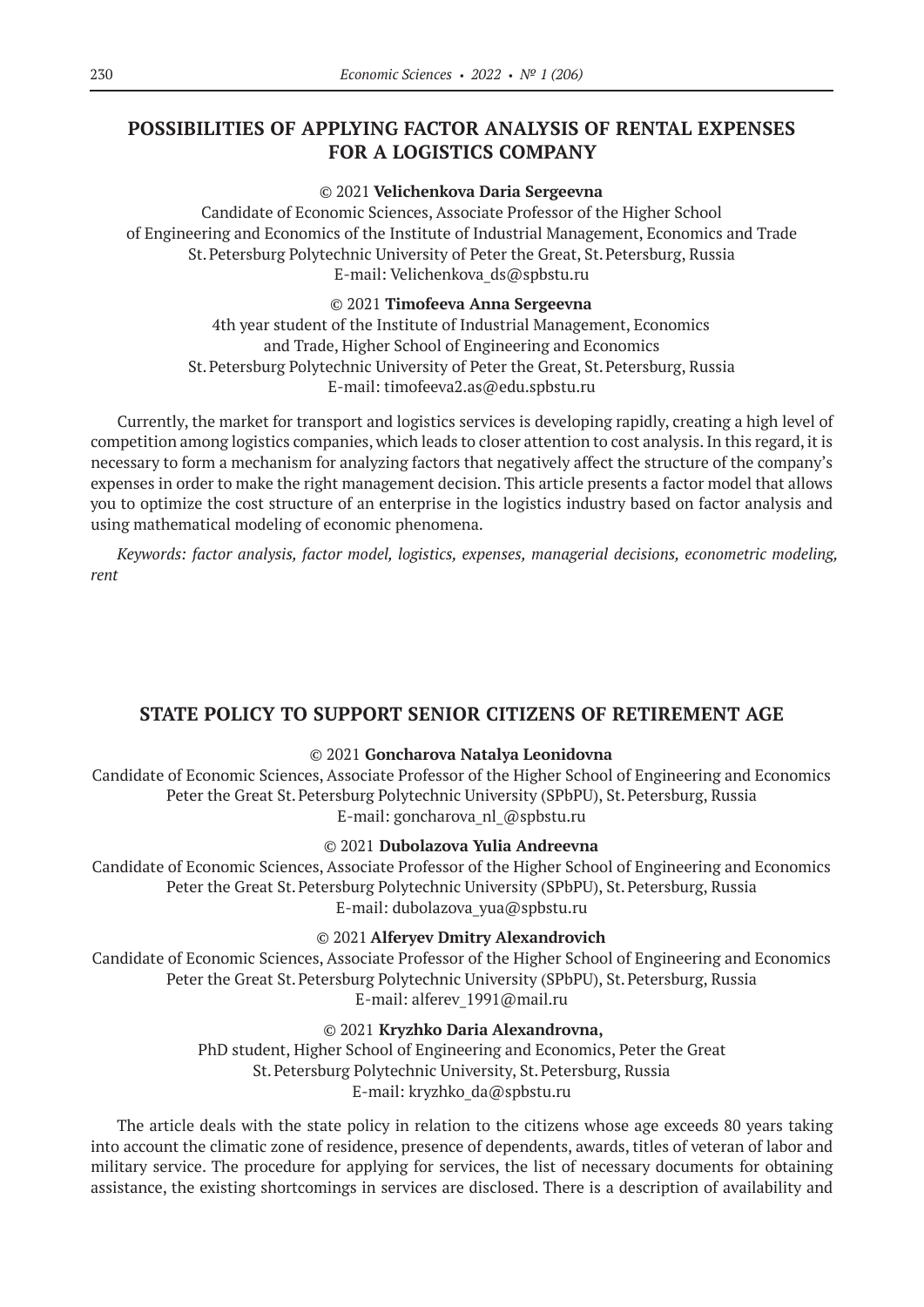options for providing types of social services, including issues of increasing pensions, discounts on housing and utilities services, travel privileges, care services and care payments, medical, psychological and legal assistance, tax benefits, assistance of social worker and receiving personal hygiene products, food and clothing items of primary necessity.

*Keywords: age 80, benefits, pension, discount, social services, care.*

# **NEW APPROACHES TO CONDUCTING ON-SITE TAX AUDITS IN THE RUSSIAN FEDERATION**

© 2021 **Dozhdeva Elena Evgenievna**

Candidate of Economic Sciences, Associate Professor Samara State University of Economics, Samara, Russia

The article defines the need to transform the system of on-site tax audits in the Russian Federation as the most effective form of control by tax authorities. In order to select taxpayers for field tax audits, tax control measures have been identified that increase the effectiveness of audits. The characteristic is given and the role of each stage of tax control, which requires reform in the current conditions of digitalization of the economy, is analyzed. New approaches are proposed to reform the procedure for conducting field tax audits to reduce the volume of the shadow economy using the latest digital technologies.

*Keywords: taxpayers, tax payments, digitalization, financial and economic indicators, tax risks.*

# **METHOD FOR ASSESSING THE EFFECTIVENESS OF ENTERPRISE MANAGEMENT IN THE MILITARY-INDUSTRIAL COMPLEX**

#### © 2021 **Dolgov Vladimir Mikhailovich**

postgraduate student of the Higher School of Engineering and Economics St.Petersburg Polytechnic University of Peter the Great (SPBPU), Russia, St.Petersburg E-mail: vladimir@dolgov.ru.com

#### © 2021 **Dolgov Alexander Mikhailovich**

postgraduate student of the Higher School of Engineering and Economics St.Petersburg Polytechnic University of Peter the Great, Russia, St.Petersburg E-mail: alexander@dolgov.ru.com

© 2021 **Viktorova Natalya Gennadievna**

Doctor of Economics, Associate Professor of the Higher School of Engineering and Economics St.Petersburg Polytechnic University of Peter Veliky, St.Petersburg, Russia

The methodology for assessing the effectiveness of the functioning of enterprises and the prospects for the application of these methods at enterprises of the military-industrial complex (DIC) are being studied. For this, an analysis of studies in the fields of economic analysis and management accounting was carried out. The current goals and objectives of the defense industry are considered and the potential of applying the methods of economic analysis to solve the set tasks is analyzed. A method for evaluating efficiency has been developed that takes into account the industry specifics of the defense industry and current trends in the development of the defense industry. The prospects for the development of such enterprises, including the widespread introduction of digital technologies in business processes, are identified.

*Keywords: analysis methodology, performance indicators, diversification, economic analysis, profitability, solvency, military-industrial complex.*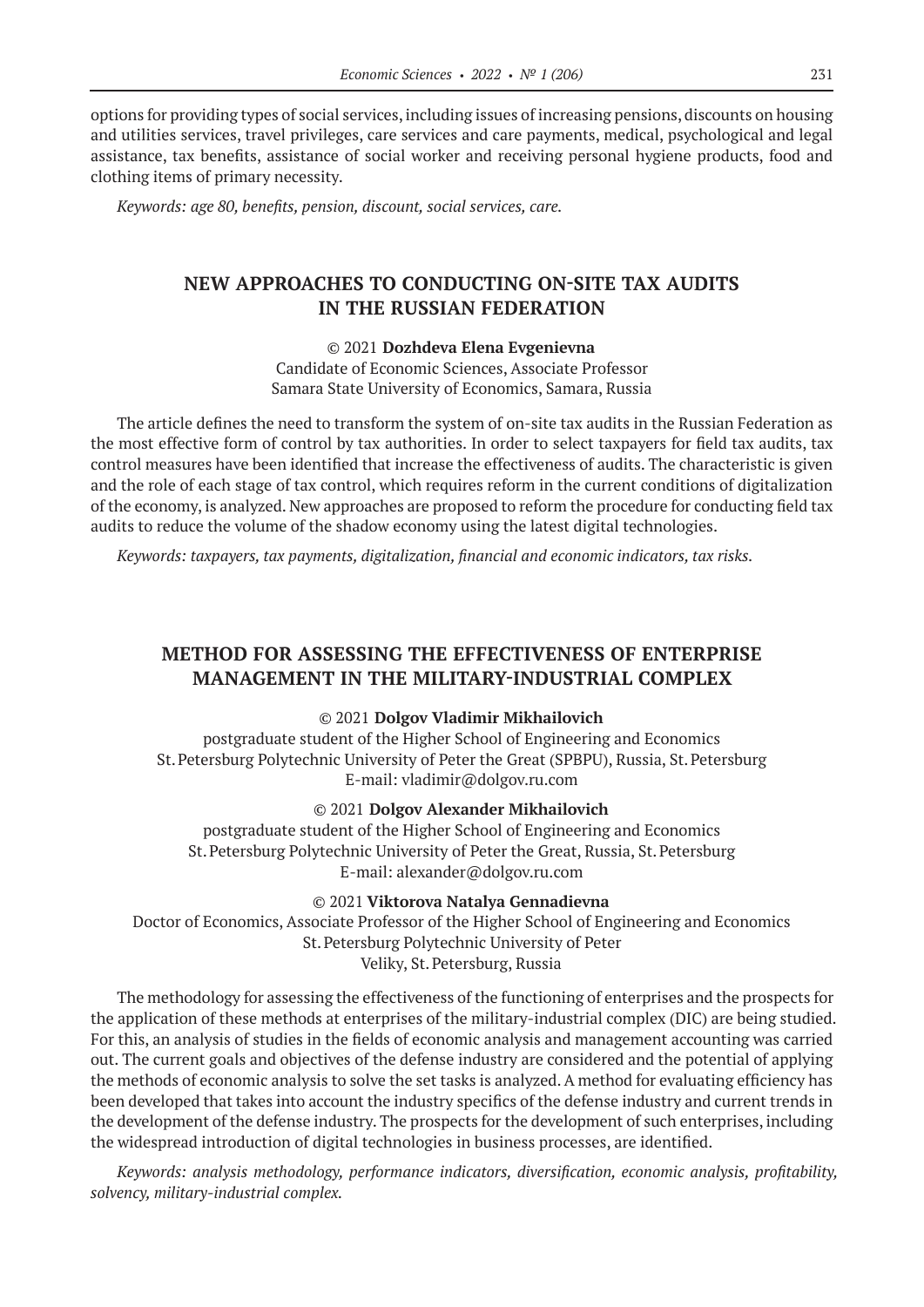# **FEATURES AND TRENDS OF MODERN SPATIAL DEVELOPMENT OF INDUSTRY IN THE CONTEXT OF INNOVATIVE TRANSFORMATIONS**

### © 2021 **Ivanova Natalia Alexandrovna**

Associate Professor of the Department "Economics of high-tech industries" St. Petersburg State University of Aerospace Instrumentation, St. Petersburg, Russia

The relevance of the problem under study is due to the study of the concept of innovative development of production resources in market conditions, which exists in economic science, aimed at improving the location of industry and its most important areas. The insufficient level of production of consumer goods, the high uneven distribution of industrial production, and its unstable growth necessitate the restructuring of the territorial structure with a stronger social orientation. The problem of innovative renewal and development of production capacities and labor resources, more than ever, is relevant today not only in the regions, but also in the country as a whole. In addition, this problem today is of particular importance not only for improving the postulates of economic theories, but also for improving the methods of managing the regional economy. The novelty of the study is the development of the main strategic directions for the development of industrial enterprises for their further development through the priority development of processing industries, whose products are competitive in foreign markets.

*Keywords: innovations, innovative transformations, development strategy, development priorities, competitiveness.*

### **CHANGE MANAGEMENT: A CLUSTER APPROACH**

© 2021 **Kirillova Elena Alexandrovna**

Candidate of Economic Sciences, Associate Professor, Associate Professor of the Department of Information Technologies in Economics and Management branch of the National Research University "MPEI", Smolensk, Russia E-mail: kirillova.el.al@yandex.ru

© 2021 **Zaenchkovsky Artur Eduardovich**

Doctor of Economic Sciences, Associate Professor, Professor of the Department of Information Technologies in Economics and Management branch of the National Research University "MPEI", Smolensk, Russia E-mail: no@sbmpei.ru

### © 2021 **Epifanov Viktor Alexandrovich**

Doctor of Economics, Professor, National Research University "MPEI", Moscow, Russia E-mail: YepifanovVA@mpei.ru

The indisputability of innovations for the structural transformation of industrial systems at the present stage is undeniable. However, their implementation in practice faces a number of difficulties. One of such problems in the implementation of innovations is the resistance to innovations on the part of the staff, due to psychological inertia, alertness towards the new, etc. At the same time, human potential is a key element in the generation and implementation of innovations. Considering changes at the level of a group of subjects closely interconnected by material, technical, personnel, monetary and information flows, the initiation of innovation by one of such participants will certainly affect everyone. The positive experience of implementation by one of the subjects will be an example for others. Taking into account the specifics of work in this area and the main trends in the development of modern production and economic systems, it can be argued that the cluster approach is promising for managing complex innovation processes in industry.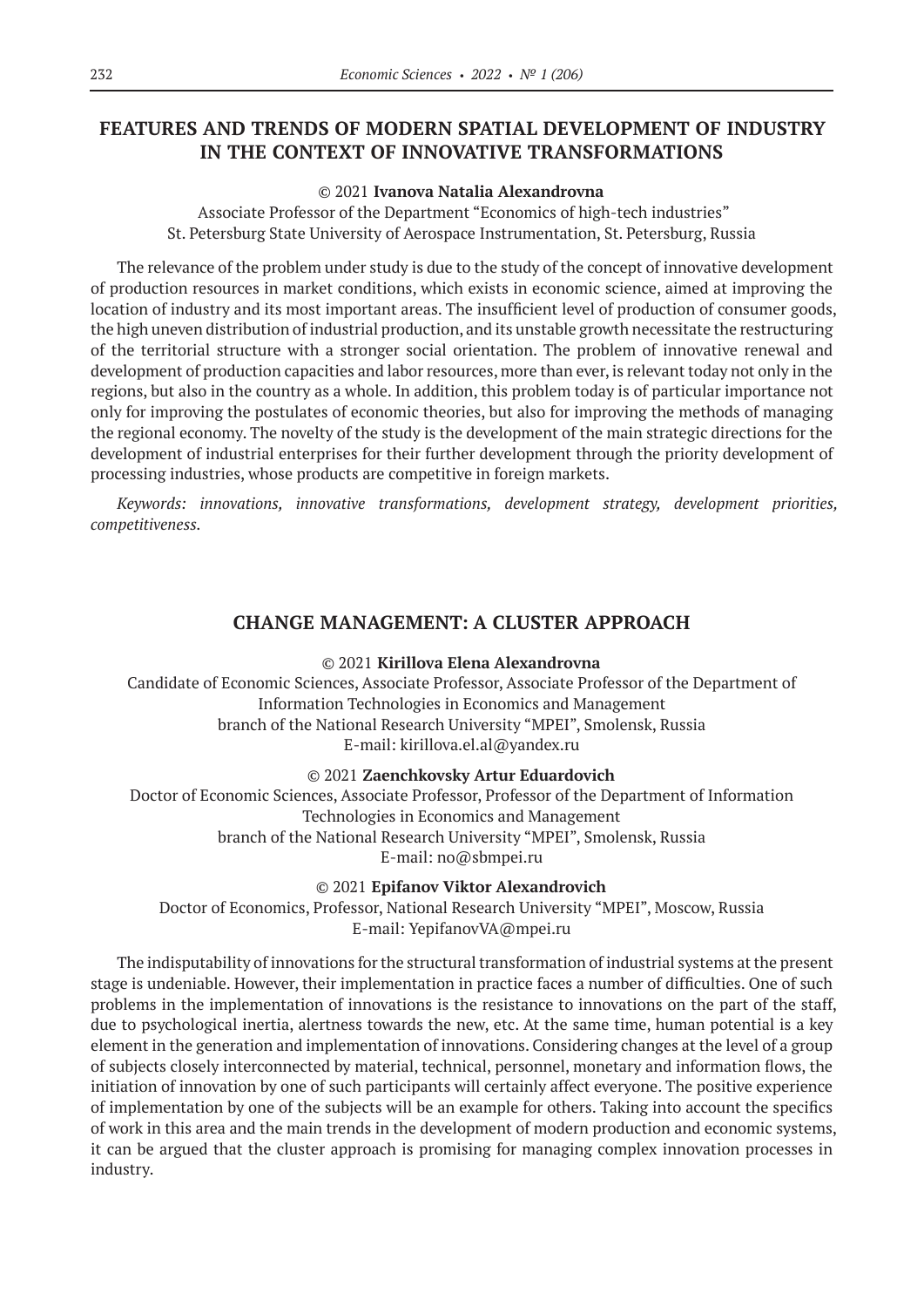*Keywords: innovation process, organization of interaction, change management, human potential, intellectual assets, innovation management tools, cluster approach, production and economic systems.*

Funding. The research was carried out with the financial support of the «Council for grants of the President of the Russian Federation for state support of young Russian scientists – candidates of science» according to the project MK-4087.2021.2.

# **INTRODUCTION OF INNOVATIONS IN THE SOCIAL SPHERE: FACTORS AND MAIN DIRECTIONS**

#### © 2021 **Kosobokov Andrey Yurievich**

Competitor of the Higher School of Engineering and Economics Peter the Great St. Petersburg Polytechnic University (SPbPU), St. Petersburg, Russia E-mail: au.kosobokov@mail.ru

The article substantiates the necessity of active implementation of innovative processes in the social sphere, and defines the main directions of social innovative transformations. The author points out that innovations in the social sphere can be of five types: technological, administrative, informational, psychological and economic. And the introduction of innovations in the social sphere should be comprehensive, i.e. the application of all the above types should be ensured.

*Keywords: innovation processes in the social sphere, social sphere, innovation, innovation factors.*

# **IMPROVING THE QUALITATIVE CHARACTERISTICS OF THE LABOR POTENTIAL OF EMPLOYEES OF THE AGRO-INDUSTRIAL COMPLEX OF THE REGION (BASED ON THE MATERIALS OF THE АLTAI TERRITORY)**

### © 2021 **Kudinova Margarita Gennadievna**

Candidate of Economic Sciences, Associate Professor, Head of the Department o f Finance, Accounting and Audit Altai State Agrarian University, Barnaul, Russia E-mail: kudinova\_margarita@mail.ru

© 2021 **Shevchuk Natalya Alexandrovna** Candidate of Economic Sciences, Associate Professor, Associate Professor of the Department of Finance, Accounting and Audit Altai State Agrarian University, Barnaul, Russia E-mail: basurman80@mail.ru

© 2021 **Rodinova Nadezhda Petrovna** Doctor of Economic Sciences, Professor, Professor of the Department of Management and State Municipal Administration Moscow State University of Technology and Management named after K.G.Razumovsky (First Cossack University), Moscow, Russia E-mail: rodinovanp@mgutm.ru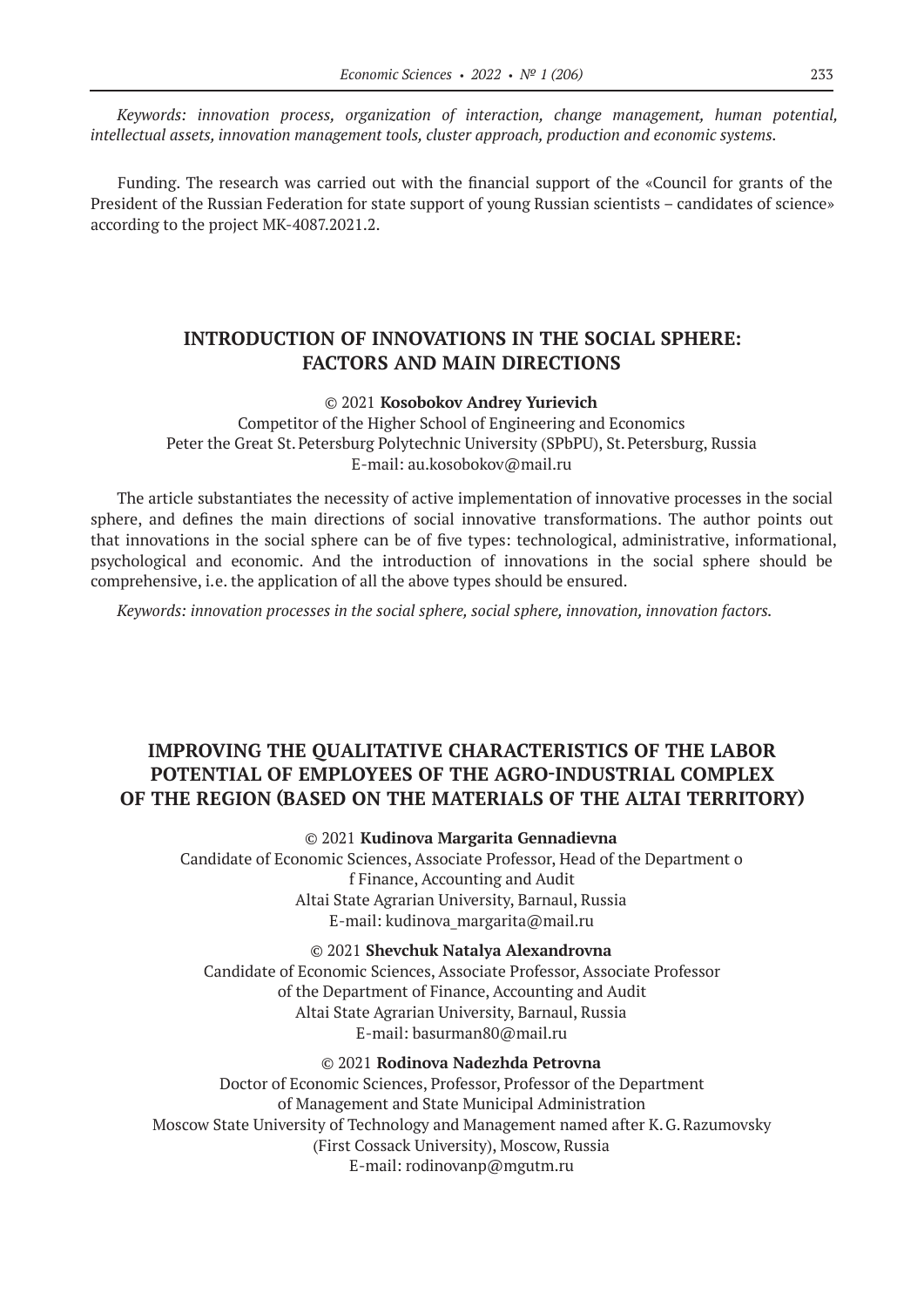#### © 2021 **Burlankov Petr Stepanovich**

Candidate of Economic Sciences, Associate Professor of the Department of Finance, Accounting and Economic Security Moscow State University of Technology and Management named after K.G.Razumovsky (PKU), Moscow, Russia E-mail: p.burlankov@mgutm.ru

#### © 2021 **Ostroukhov Vladimir Mikhailovich**

Candidate of Economic Sciences, Associate Professor, Associate Professor of the Department of Management and State Municipal Administration Moscow State University of Technology and Management named after K.G.Razumovsky (PKU), Moscow, Russia E-mail: v.ostrouhov@mgutm.ru

#### © 2021 **Terekhova Anna Alexandrovna**

Candidate of Pedagogical Sciences, Associate Professor, Director of the Volga Cossack Institute of Management and Food Technologies (branch) Moscow State University of Technology and Management named after K.G.Razumovsky (First Cossack University), Dimitrovgrad, Russia E-mail: terexova.anna09@mail.ru

The article analyzes the qualitative characteristics of the labor potential of employees of the agroindustrial complex of the Altai Territory and provides recommendations for its improvement; considers state support for labor potential, including young professionals; provides the structure of categories of agricultural workers who have improved their qualifications at the expense of the regional budget; analyzes the dynamics of staffing indicators of the agricultural sector of the agro-industrial complex. It is noted that the solution to the problem of the development of the labor potential of agricultural enterprises at the level of regions and the country as a whole is possible through the use of various mechanisms, among which program-target regulation acts as the most important and in-demand tool in modern conditions, capable of implementing an integrated approach to identifying and using sustainability reserves. In turn, the development of the labor potential of the enterprises of the agro-industrial complex will ensure its stability and competitiveness, solving on this basis the most important strategic task of agrarian policy.

*Keywords: agro-industrial complex, labor potential, personnel formation, personnel support of the agroindustrial complex, qualified specialists, information and consulting work, subsidies, state support, agroclasses.*

# **IMPROVING THE SOCIAL POLICY OF THE REGIONS ON THE BASIS OF MONITORING THE ACTIVITIES OF SOCIAL ENTREPRENEURSHIP ENTITIES**

#### © 2021 **Kulagina Natalya Alexandrovna**

Doctor of Economics, Professor, Professor, Professor of the Department of Public Administration, Economic and Information Security Bryansk State Engineering and Technology University, Bryansk, Russia E-mail:Kulaginana2013@yandex.ru

#### © 2021 **Chepikova Evgenia Mikhailovna**

Candidate of Economic Sciences, Associate Professor, Associate Professor of the Department of Public Administration, Economic and Information Security Bryansk State Engineering and Technology University, Bryansk, Russia E-mail: kozlovavev@gmail.com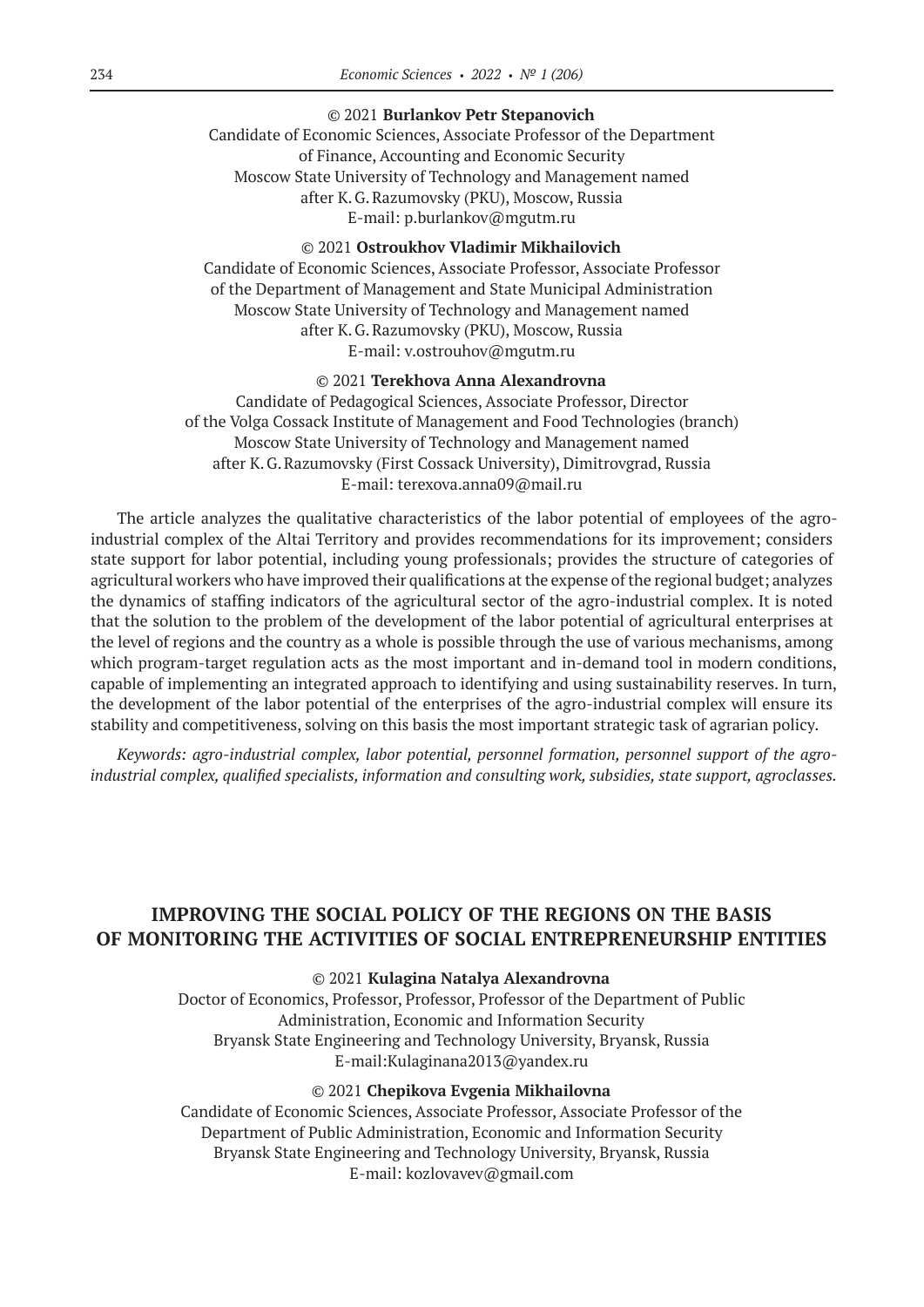### © 2021 **Kosobokov Andrey Yurievich**

postgraduate student of the Higher School of Engineering and Economics St. Petersburg Polytechnic University named after Peter the Great, St. Petersburg, Russia

The concept of social entrepreneurship in the Russian Federation in its modern form is a promising and socially significant area of the economy, which implies the need for a comprehensive study from a theoretical and practical point of view due to the lack of a unified information base of problems and factors affecting entrepreneurial initiative. The significance of the research is that the creation of a unified digital platform for monitoring social entrepreneurship entities will allow analyzing the achievement of targets for regional and federal projects for individual municipalities and the region as a whole, which serves as the basis for the development of innovative social policy tools

*Keywords: monitoring, region, regional policy, regional development, entrepreneurship, project, platform, social entrepreneurship.*

# **DIRECTIONS OF USING DIGITAL EDUCATION TOOLS IN THE CONTEXT OF DIVERSIFYING RUSSIAN EXPORTS**

© 2021 **Revunov Sergey Vadimovich**

Candidate of Economic Sciences, Associate Professor of the Department of Ecological Technologies of Nature Management

Novocherkassk Engineering and Land Reclamation Institute. A. K. Kortunova – branch of the Don State Agrarian University, Southern Federal University, Novocherkassk, Russia E-mail: sergeirevunov25@gmail.com

#### © 2021 **Oganyan Alexander Grigorievich**

Associate Professor of the Department of Management of the Development of Spatial-Economic Systems, Candidate of Economic Sciences Southern Federal University, Rostov-on-Don, Russia E-mail: alexsander.oganyan@yandex.ru

### © 2021 **Yanchenko Elena Anatolievna**

Associate Professor of the Department of Forestry and Forest Reclamation, Associate Professor, Candidate of Agricultural Sciences Novocherkassk Engineering and Land Reclamation Institute. A. K. Kortunova – branch of FSBEI HE "Don State Agrarian University", Novocherkassk, Russia E-mail: Yn70@mail.ru

The aim of the study is to scientifically search for optimal strategies for the development of human capital as a factor of sustainable development within the framework of the transition to a digital educational paradigm. Scientific novelty is determined by the strategy for the development of the export of educational services in the implementation of national projects aimed at strengthening the role of Russia in the non-resource-based economic segment. The working hypothesis is determined by the multicomponent structure of human capital, in which the concept of lifelong education plays a significant role as one of the main strategies for investing in improving the quality of life. The research methodology is based on the analysis of statistical data that update the dynamics of the export of domestic education within the territorial location of the countries of the Commonwealth of Independent States, the use of the analogy method in describing the commonality of the educational systems of Russia and the countries-importers of education, an attempt is made to model socio-economic, pedagogical, information and communication imperatives that determine the transition to the export model of education within the framework of the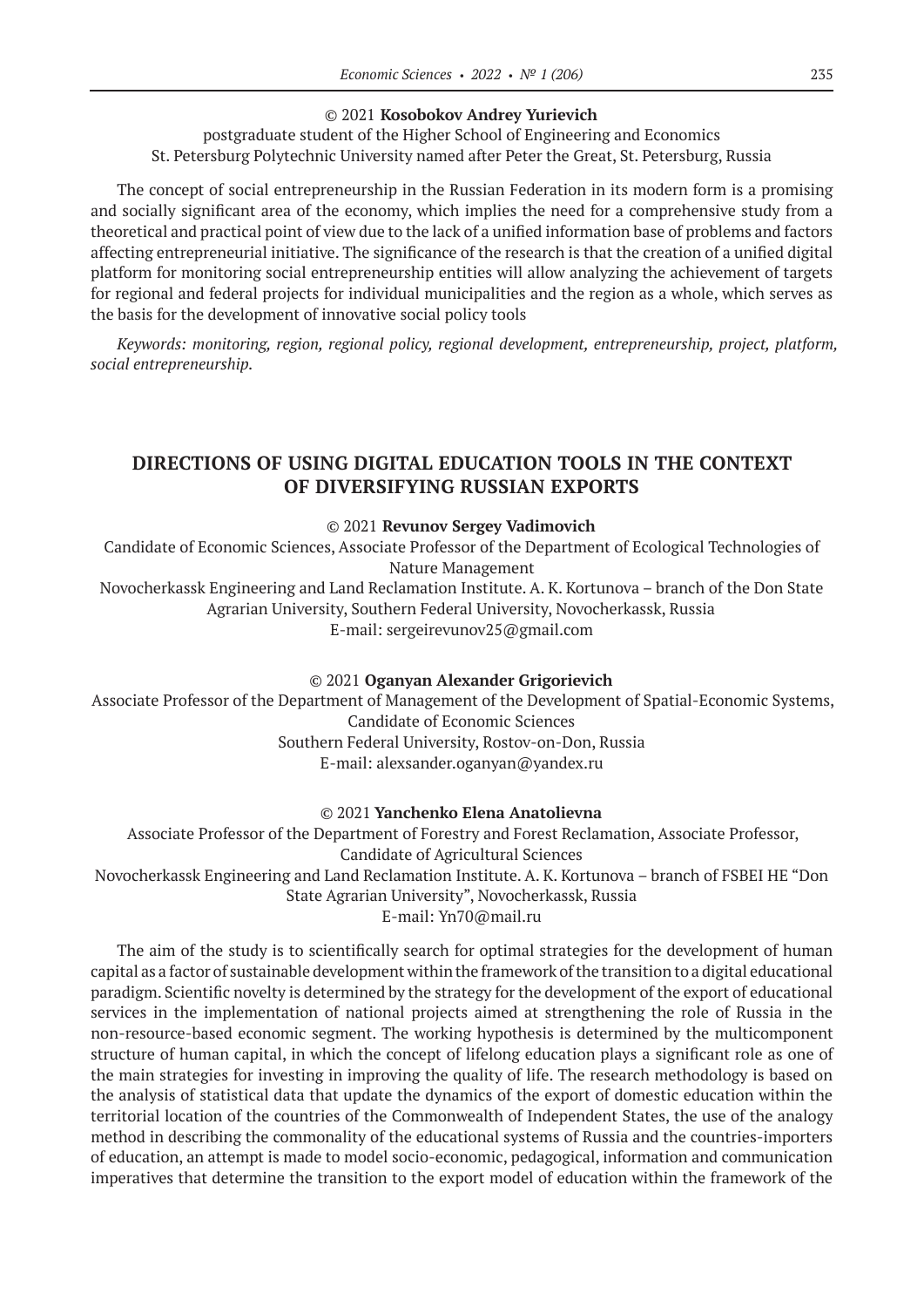sustainable development strategy. The result of scientific research is the development of a set of socioeconomic and technical recommendations aimed at increasing the prestige of domestic education in the world arena, the development of methodological foundations of the concept of a single educational space in the paradigm of the export of education based on the use of modern digital technologies.

*Keywords: human capital, export of education, sustainable development, educational technologies, nonresource segment, digital educational paradigm, investments, export dynamics.*

- 1. Revunov S. V., Revunov R. V., SHCHerbina M. M. Elektronnye robotizirovannye kompleksy kak instrumenty povysheniya kachestva prepodavaniya fiziki v vysshej shkole // Azimut nauchnyh issledovanij: pedagogika i psihologiya. 2019. T. 8. № 4 (29). S. 177-180.
- 2. Abramenko M. P., Revunov R. V., SHCHerbina M. M. Cifrovizaciya regional'noj ekonomiki kak faktor razvitiya chelovecheskogo kapitala (na materialah Rostovskoj oblasti) // Regional'nye problemy preobrazovaniya ekonomiki. 2019. № 8 (106). S. 144-150.
- 3. Anopchenko T. YU., Voronina N. F. Cifrovoe prostranstvo kak katalizator formirovaniya i razvitiya chelovecheskogo potenciala // Cifrovoe prostranstvo: ekonomika, upravlenie, socium: Sbornik nauchnyh statej po materialam III Vserossijskoj nauchnoj konferencii. Smolensk. 25 iyunya 2021 goda. Smolensk: Smolenskij gosudarstvennyj universitet. ZAO «Universitetskaya kniga». 2021. S. 29-34.
- 4. Anopchenko T. YU., Murzin A. D, Revunov R. V. Razmyshlenie o sovremennyh vyzovah razvitiyu rossijskogo obrazovaniya // Ekonomika koronakrizisa: vyzovy i resheniya: Sbornik nauchnyh trudov. Moskva. 27 aprelya 2020 goda / Pod red. R M. Nizhegorodceva. Moskva: OOO «NIPKC Voskhod-A». 2020. S. 122-126. DOI 10.25728/coronacrisis.2020.14-anopchenko.
- 5. Anopchenko T. YU., Voronina N. F. Realizaciya chelovecheskogo potenciala v sovremennyh usloviyah kak faktor vovlechennosti naseleniya v cifrovuyu ekonomiku Rossii // Sochi Journal of Economy. 2020. T.14. № 1. S. 23-32.
- 6. Revunov S. V., Rogova T. M. Tutaeva D. R. [et al.] Modern Information and Communication Technologies as a Factor of Human Capital Development // Modern Global Economic System: Evolutional Development vs. Revolutionary Leap: Lecture Notes in Networks and Systems (LNNS, Volume 198). Cham. 2021. P. 275-283. DOI 10.1007/978-3-030-69415-9\_32.
- 7. Lazareva E. I., Anopchenko T. Y, Murzin A. D. Human potential increment in the system of innovative economy sustainable development management // Inclusive Development of Society: Proceedings of the 6th International Conference on Management and Technology in Knowledge, Service, Tourism & Hospitality (Serve 2018). Kuta. Bali. Indonesia. 06 oktyabrya 16 2018 goda / Editors: Ford Lumban Gaol, Natalia Filimonova, Irina Frolova, Ignatova Tatiana Vladimirovna. Kuta. Bali. Indonesia: CRC Press. London. 2020. P. 114-122. DOI 10.1201/9780429445118-17.
- 8. Anopchenko T. Y, Grinenko S. V., Edalova E. S. [et al.] Management of human capital reproduction processes in post-Soviet countries // Espacios. 2018. Vol. 39. No 9.
- 9. Taranova I V., Tatuev A. A. Mekhanizm povysheniya effektivnosti eksporta kachestva obrazovatel'nyh uslug // Aktual'nye aspekty finansovo-kreditnogo regulirovaniya ekonomiki: teoriya i praktika: mezhdunarodnaya nauchno-prakticheskaya konferenciya, priurochennaya ko Dnyu finansista sbornik statej: sbornik statej. Stavropol'. 05-06 sentyabrya 2019 goda. Stavropol': Obshchestvo s ogranichennoj otvetstvennost'yu "SEKVOJYA". 2019. S. 286-289.
- 10. SHuvaev A. V., Taranova I. V., Ermakova A. N., Bogdanova S. V. Traektorii razvitiya cifrovoj ekonomiki i digitalizaciya obrazovaniya // Moskovskij ekonomicheskij zhurnal. 2019. №12. S. 24. DOI 10.24411/2413- 046X-2019-10184.
- 11. Anopchenko T. YU. Murzin A. D., Murzina S. M. Gendernye faktory formirovaniya chelovecheskogo kapitala regiona // Sovremennye aspekty ekonomiki. 2018. № 12(256). S. 253-258.
- 12. Margieva N. V. Organizaciya sistemy upravleniya chelovecheskimi resursami v Rossii i za rubezhom / N. V. Margieva // Nedelya nauki 2020: Materialy studencheskoj nauchnoj konferencii fakul'teta upravleniya YUzhnogo federal'nogo universiteta, Rostov-na-Donu, 20–22 maya 2020 goda / Redakcionnaya kollegiya: SHevchenko D. A., Ketova N. P., Lazareva E. I., Lysochenko A. A., Mirskaya S. YU., Murav'eva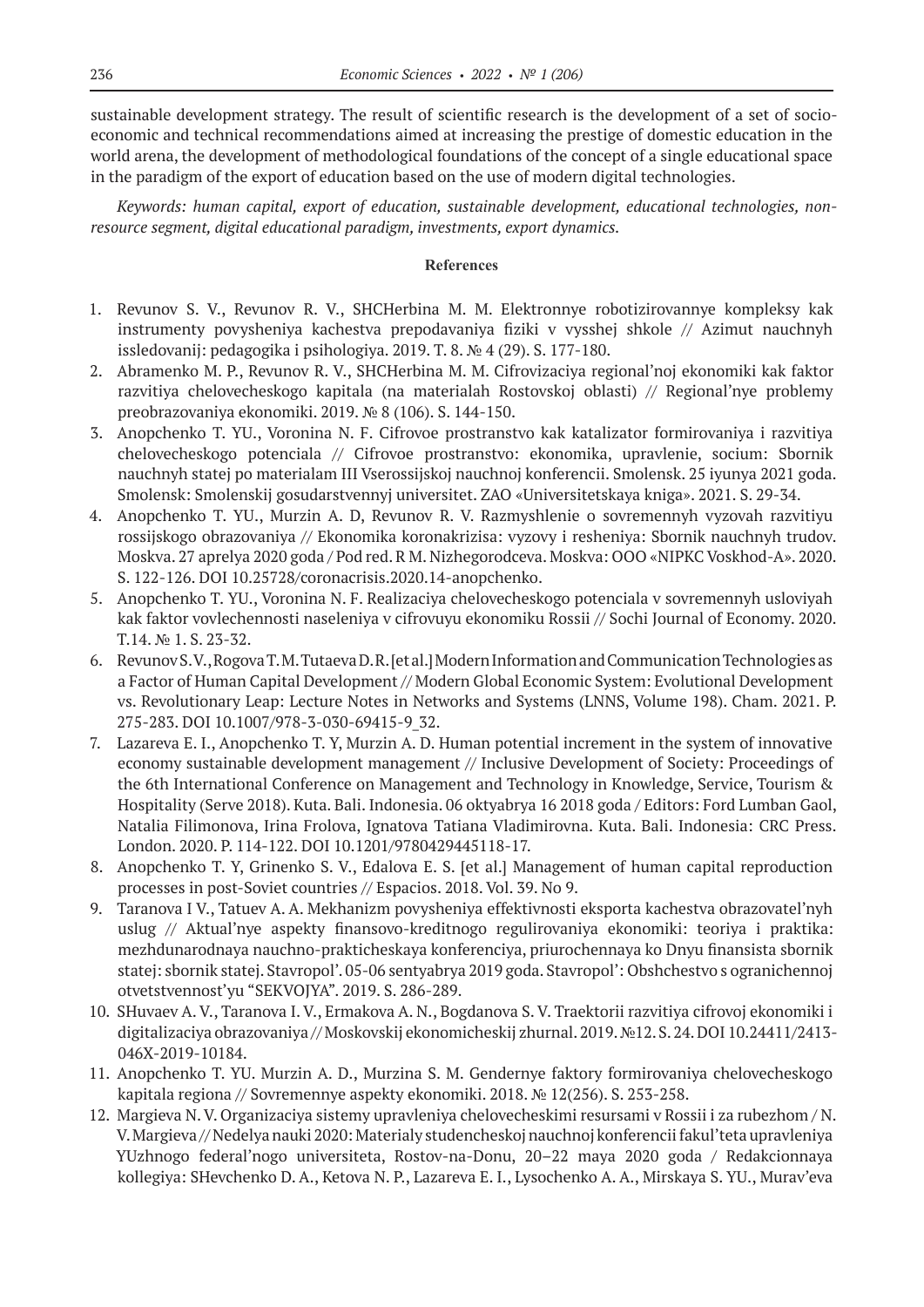N. N., Murzin A. D., Ovchinnikov V. N., Roshchina E. V., Ryabko O. P., Stakanova E. V., CHaraeva M. V. – Rostov-na-Donu: YUzhnyj federal'nyj universitet. 2020. S. 264-269.

- 13. Kel'chevskaya N. R., CHernenko I. M., SHirinkina E. V. Formirovanie i razvitie chelovecheskogo kapitala nauchno-pedagogicheskih kadrov v organizaciyah vysshego obrazovaniya RF // Vestnik Permskogo universiteta. Ser. «Ekonomika» Perm University Herald. Economy. 2018. Tom 13. № 1. S. 140-153. doi: 10.17072/1994-9960-2018-1-140-153
- 14. SHirinkina E. V. Upravlenie chelovecheskim kapitalom v paradigme cifrofizacii: problemy i principy upravleniya // Voprosy upravleniya. 2018. № 6(55). S. 142-149.
- 15. Aganbegyan A. G. CHelovecheskij kapital i ego glavnaya sostavlyayushchaya sfera "ekonomiki znanij" kak osnovnoj istochnik social'no-ekonomicheskogo rosta // Ekonomicheskie strategii. 2017. T. 19. № 3(145). S. 66-79.
- 16. YUnusova G. R. CHelovecheskij kapital v razvitii ekonomiki regiona: vysokokachestvennoe vysshee obrazovanie kak investicii v chelovecheskij kapital. // Gosudarstvennoe upravlenie. Elektronnyj vestnik. № 88. 2021. S. 190-203.
- 17. Komarov A. V. Rol' obrazovaniya v formirovanii chelovecheskogo kapitala v sovremennoj Rossii // Gumanitarnye nauki. Vestnik finansovogo universiteta. 2017. S. 83-88
- 18. Tarkov V. V. Obrazovanie kak instrument obespecheniya institucional'nogo i ekonomicheskogo razvitiya obshchestva // Vestnik Doneckogo pedagogicheskogo instituta. 2017. № 1. S. 303-312.
- 19. Brichka E. I., Brichka A. V. Rol' chelovecheskogo kapitala v razvitii ekonomiki Rossii // Finansovye issledovaniya. № 3. (60). 2018. S. 35-43
- 20. Eskalieva A. ZH. CHelovecheskij kapital i chelovecheskie resursy: problemy ih effektivnogo ispol'zovaniya // International Journal of Innovative Technologies in Economy. 4(16). May. 2018. S.26- 30
- 21. Molodezh' v Sodruzhestve Nezavisimyh Gosudarstv i Celi Ustojchivogo Razvitiya / Statkomitet SNG, YUN-FPA. M. 2021. - 36 s.
- 22. Eksport rossijskih obrazovatel'nyh uslug: Statisticheskij sbornik. Vypusk 9 / Ministerstvo nauki i vysshego obrazovaniya Rossijskoj Federacii. - M.: Centr sociologicheskih issledovanij. 2019. - 536 s.

# **EVOLUTION OF INNOVATION HELIX: COMPARATIVE ANALYSIS OF TRIPLE, QUADRUPLE AND QUINTUPLE HELIX MODELS**

#### © 2021 **Razinkina Irina Vladimirovna**

candidate of Economic Sciences, associate Professor of the Department of Management and Innovation The Financial University under the Government of the Russian Federation, Moscow, Russia E-mail: irina-razinkina@yandex.ru

The article explores the development of the innovative model of the Triple Helix, the causes and conditions of its evolution. The initial model considered the interaction of the state, business structures and the scientific (including university) community. It is closely related to the concept of open innovation developed by G. Chesbrough: business actively interacts with the presented elements (state, universities), which stimulates the generation of new knowledge and innovative solutions. Within the framework of the article, it is shown how the interaction of elements becomes more complicated with the advent of the fourth one, which is called the "public" (media, culture, creative industry, etc.). The role of this element in the innovative Quadruple Helix model is investigated. The significance of the work is to clarify the characteristics and conditions for the complication of innovative interaction. The innovation model of the Quintuple Helix shows what qualitative changes are undergoing the interconnections of the participants in the innovation process. It accumulates environmental and social development issues. The circulation of knowledge occurs as a cycle from Helix (element of the model) to Helix: knowledge created by one Helix becomes a source for new knowledge generated by the next Helix of the Quintuple model.

*Keywords: Triple helix model, Quadruple Helix model, Quintuple Helix model, оpen innovation, competitiveness*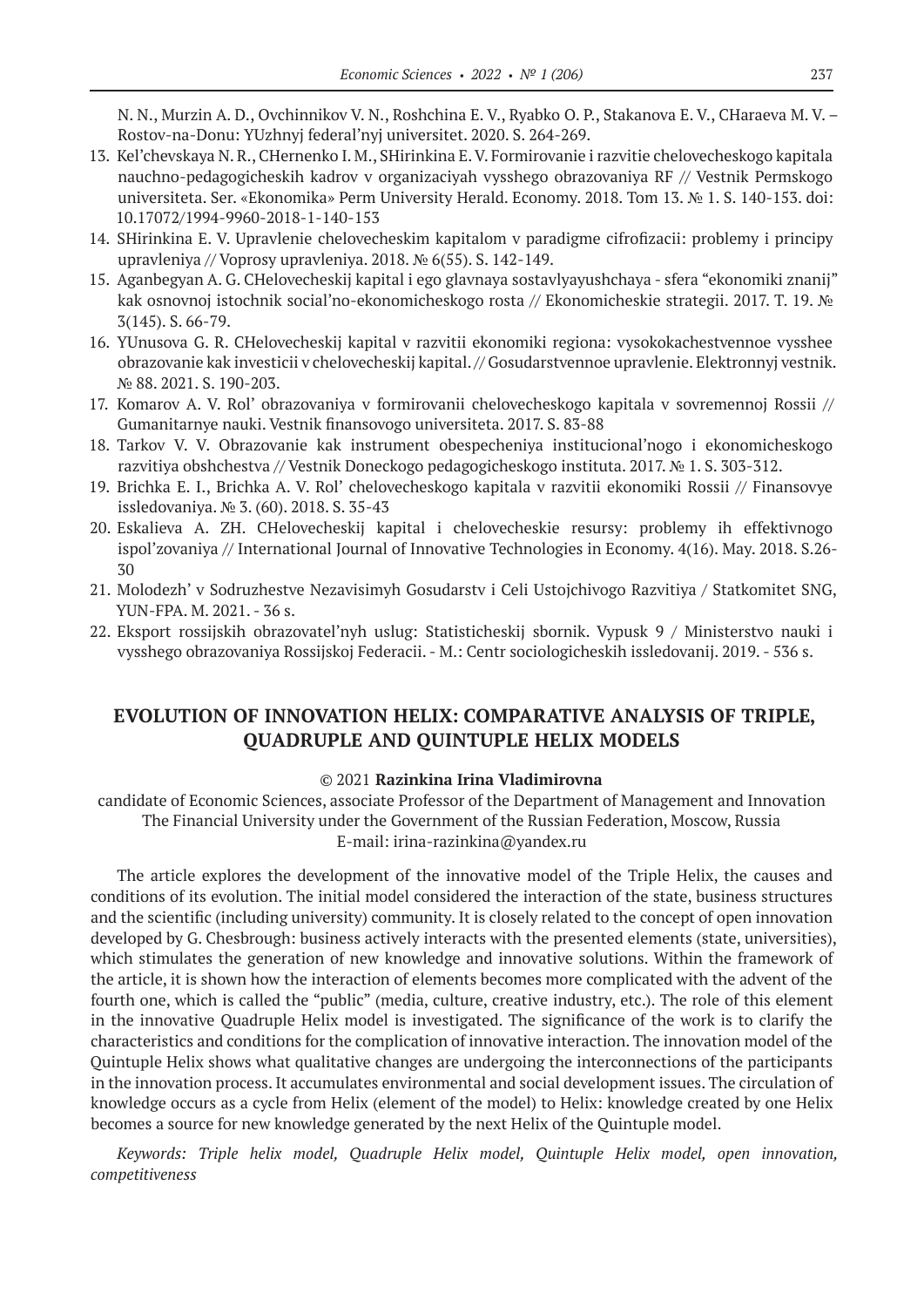# **STRUCTURAL FEATURES OF THE MECHANISM FOR ENSURING ECONOMIC SECURITY OF HIGHER EDUCATION**

### © 2021 **Rogova Vera Alexandrovna** senior lecturer Russian Technological University MIREA, Moscow, Russia E-mail: va\_rogova@mirea.ru

The article discusses the structural features of the mechanism for ensuring the economic security of higher education in Russia. It is shown that for higher education as a sphere with a predominance of state organizations, the key role of the state as a subject of ensuring economic security is typical. However, with the development of market relations, ensuring economic security at the level of an educational organization, implemented using marketing tools, is becoming increasingly important.

Keywords: economic security, mechanism for ensuring economic security, higher education system, educational organizations, threats, challenges, public administration, management decisions.

# **GENERATION COMPANY MANAGEMENT BASED ON THE COST OF CAPITAL MODEL**

### © 2021 **Sukhareva Evgeniya Viktorovna**

Candidate of Economic Sciences, Associate Professor, Associate Professor of the Department of Economics in Energy and Industry Moscow Power Engineering Institute, Russia, Moscow E-mail: SukharevaYevV@mpei.ru

The work touches upon the issue of the company's financial strategies. The topic is disclosed from the standpoint of the traditional accounting model, which is based on the company's free cash flow. And also, due to the loss of the relevance of the first approach, from the point of view of the financial approach, which is based on the receipt of economic profit by the company. Also, the author identified a flaw in the method of achieving the goal according to the financial approach. The disadvantage of calculating economic profit is that this indicator does not take into account lost profits from alternative investments. By way of including losses from lost profits in the calculation of economic value added, it was proposed to change the calculation of the weighted average cost of capital. Instead of the cost of equity, the cost of equity of the leading company in the country market is used.

*Keywords: company value model, company management, financial model, economic profit, projected value.*

- 1. *Efimova O.V.,* «Finansovyj analiz sovremennyj instrumentarij dlya prinyatiya ekonomicheskih reshenij», Uchebnik. 5‑izd., ispr. — M.: Omega-L, 2014. — 348 s.
- 2. *Ivashkovskaya I.V., Kukina E.B., Penkina I.V.*Ekonomicheskaya dobavlennaya stoimost'. Koncepcii. Podhody. Instrumenty. // Korporativnye finansy. № 2(14) 2010.
- 3. *Nikitushkina I.V., Makarova S.G., Studnikov S.S.* «Korporativnye finansy» Uchebnik dlya akademicheskogo bakalavritata, 2‑izd. perer. i dop. — M.: Yurajt 2015. — 521 s.
- 4. *Ivashkovskaya I.V., Kukina E.B.*Determinanty ekonomicheskoj pribyli krupnyh rossijskih kompanij. // Korporativnye finansy».  $N^{\circ}$  4(12) 2009.
- 5. Polozhenie o deyatel'nosti po provedeniyu organizovannyh torgov (utv. Bankom Rossii 17.10.2014 N 437-P) (Zaregistrirovano v Minyuste Rossii 30.12.2014 N 35494).
- 6. *Polteva T.V.* «Postroenie modeli CAPM dlya rossijskogo fondovogo rynka», Elektronnyj nauchno-prakticheskij zhurnal: «Sovremennye nauchnye issledovaniya i innovacii». 2017 g. № 4 [Elektronnyj resurs]. Rezhim dostupa: http://web.snauka.ru/issues/2017/04/79353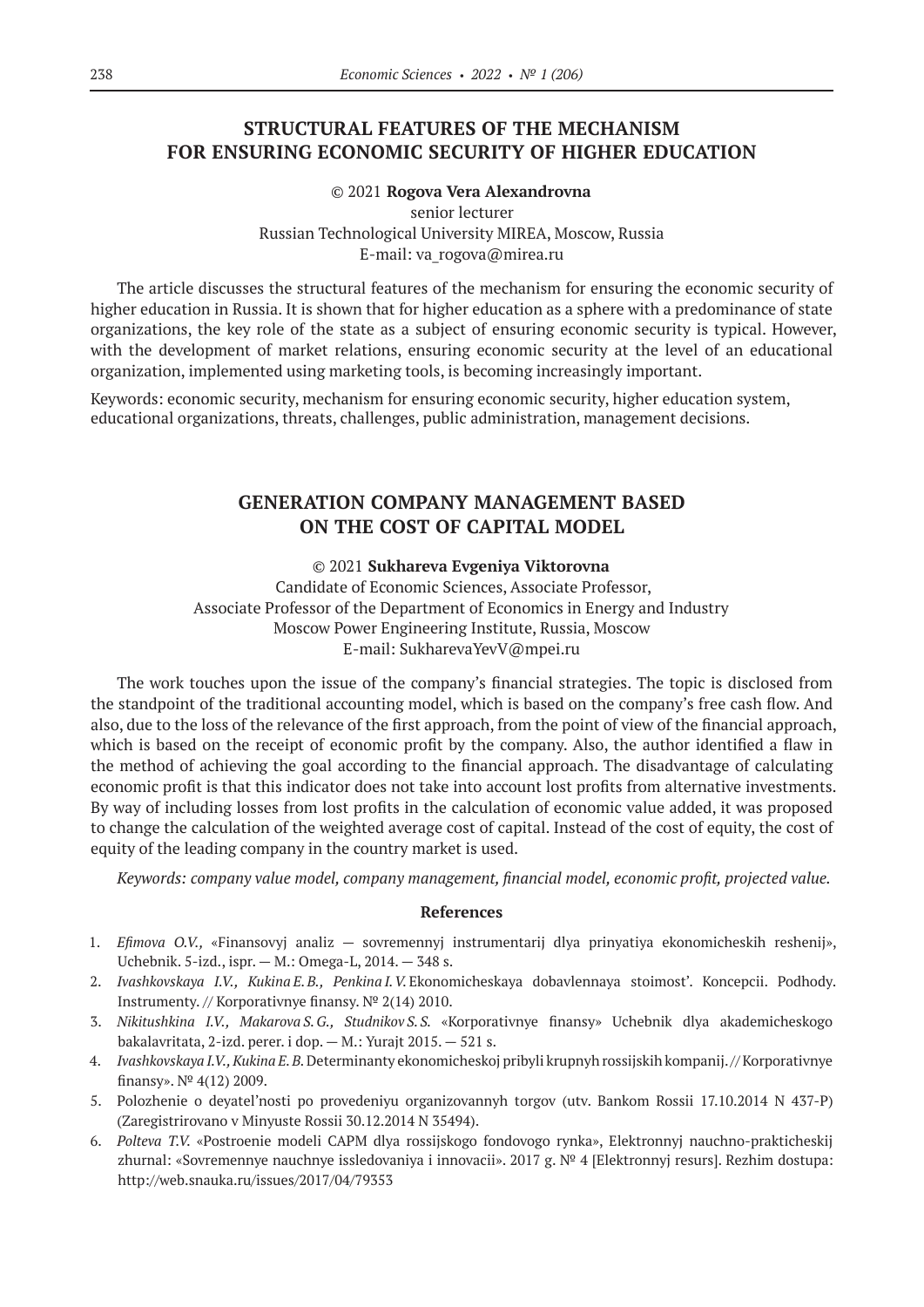- 7. *Nezamajkin V. N., Yurzinova I.L.*Finansovyj menedzhment: uchebnik. / M.: Izdatel'stvo Yurajt, 2016. 467 s.
- 8. *Brusov P.N.* «Finansovyj menedzhment. Dolgosrochnaya finansovaya politika. Investicii»: uchebnoe posobie 2‑e izdanie, pererab, i dop. — M.: KNORUS, 2016. — 302 s.
- 9. Nalogovyj Kodeks RF (chast' vtoraya) ot  $05.08.2000$  g.  $N^{\circ}$  117-FZ (red. ot 28.12.2016)

### **FEATURES OF INVESTMENT ACTIVITY IN THE HOSPITALITY INDUSTRY**

© 2021 **Tekueva M.T.** teacher Kabardino-Balkarian State University named after A.I. HM. Berbekova, Nalchik, Russia

### © 2021 **Nepeeva H.Yu.**

Candidate of Economic Sciences, Associate Professor, Department of Economics and Finance, Kabardino-Balkarian State University named after V.I. HM. Berbekova, Nalchik, Russia

#### © 2021 **Repina Yu. A.**

Candidate of Sociological Sciences, Associate Professor of the Department of Digital Economy and Quality Management Kazan Innovative University named after V.G.Timiryasov (IUE), Kazan, Russia

### © 2021 **Bekaldieva Z.S.**

Senior Lecturer, Department of Economics and Management in Tourism, Kabardino-Balkarian State University named after V.I. HM. Berbekova, Nalchik, Russia

In modern economic conditions, the investment activity of an enterprise is an important and integral part of all economic activity. The reason for this situation is recognized as the constantly growing capital intensity and duration of the existence of the organization. Currently, only increasing their competitiveness and strengthening their position in the market enables enterprises to operate successfully and fully implement their functions. To this end, most companies try to attract investors who are ready to invest in the capital of the company in order to receive a certain profit in the future. Firms operating in the hotel industry need to improve their activities in this area and develop certain investment strategies.

*Keywords: investment activity, hotel business, hospitality industry*

# **ANALYSIS OF BARRIERS TO THE TRANSITION TO LARGE-SCALE IMPLEMENTATION OF DIGITAL TECHNOLOGIES IN RUSSIAN INDUSTRIAL COMPANIES**

#### © 2021 **Nalbandyan Hayk Gevorgovich**

Senior Lecturer, Department of Management and Innovation, Faculty of Higher School of Management Financial University under the Government of the Russian Federation, Moscow, Russia E-mail: ggnalbandyan@fa.ru

#### © 2021 **Khovalova Tatyana Vladimirovna**

Senior Lecturer, Department of Management and Innovation, Faculty of Higher School of Management Financial University under the Government of the Russian Federation, Moscow, Russia E-mail: tvkhovalova@fa.ru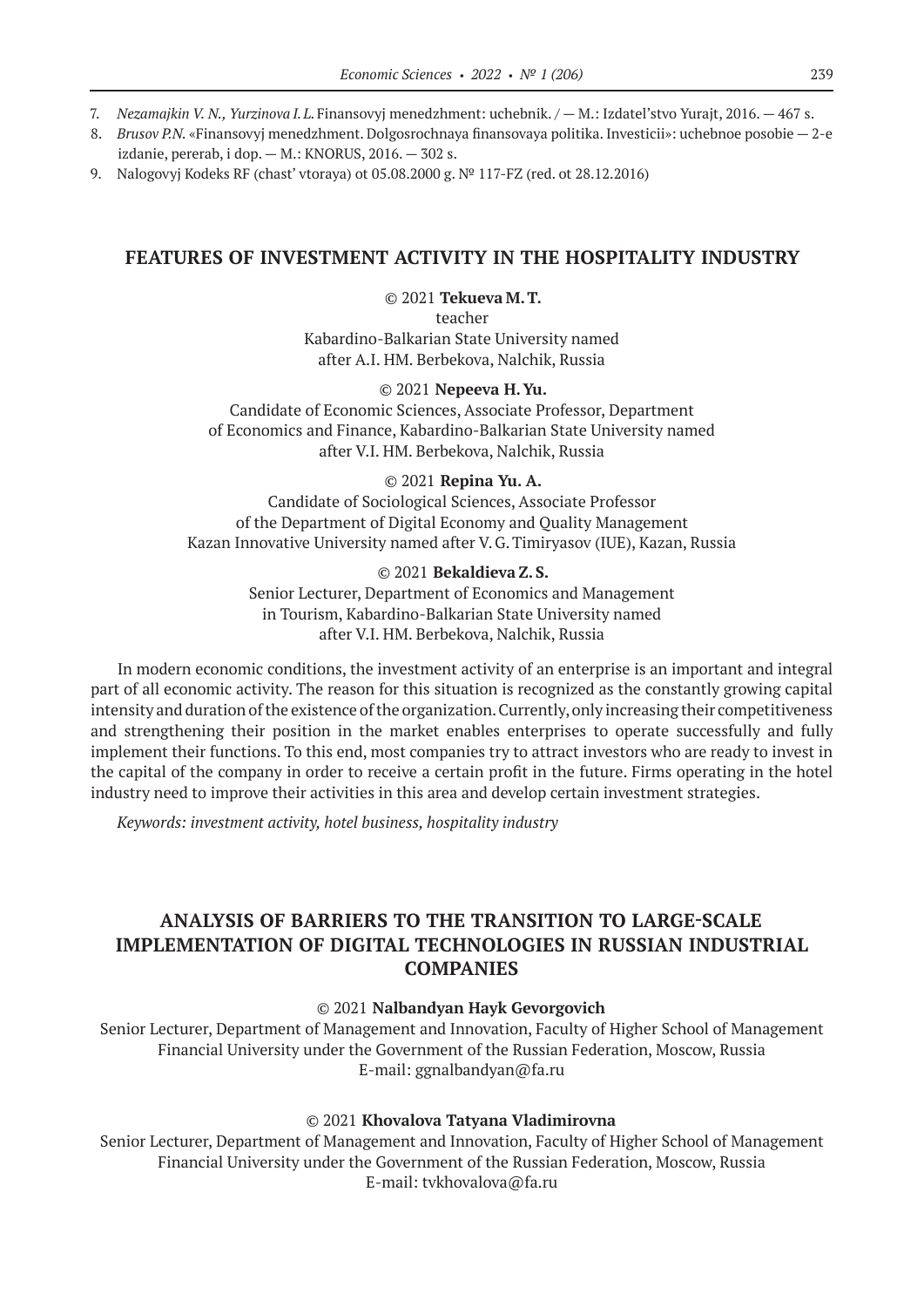The implementation of pilot projects is an important part of the digitalization of the organization, which allows not only to get acquainted with the new technology, but also to foresee the risks associated with its implementation. According to McKinsey, less than half of the organizations that have started implementing digital technologies successfully pass the testing stage and move on to large-scale implementation of the technology and continue to use it. This article reflects the results of identifying barriers that prevent the transition from the implementation of the pilot project to replication and offers recommendations for overcoming these obstacles.

*Keywords: digital projects scaling, pilot projects, Industry 4.0, industrial enterprises.*

# **EXPRESS DIAGNOSTICS OF THE ORGANIZATION'S ACTIVITIES IN IDENTIFYING THE FACTS OF MONEY LAUNDERING AND TERRORIST FINANCING**

© 2021 **Chernov Sergey Borisovich**

Candidate of Economic Sciences, Associate Professor, Associate Professor of the Department of World Economy and International Economic Relations State University of Management, Moscow, Russia Email: sb\_chernov@guu.ru

The relevance of express diagnostics of financial and economic activities of organizations in modern conditions of the development of the shadow economy, the presence of facts of money laundering and terrorist financing is shown. Express diagnostics in business intelligence is an important factor in ensuring the economic security of business structures. The justification of the need for business intelligence is given. The directions of ensuring the security of business intelligence are indicated. The main aspects of analytical work related to the issues of making a decision on conducting business intelligence are considered. Critical issues of business intelligence that need to be addressed in the context of the shadowization of economic processes, the possible legalization of dirty money and other property obtained by criminal means, and the emergence of terrorist threats are highlighted. It is proved that with an increase in the turnover of cash, the potential for mixing them with dirty money increases. The indicators are highlighted, on the basis of which, during the express diagnostics of the organization's activities, it can be assumed that there are facts of laundering of criminal proceeds and financing of terrorism.

*Keywords: business intelligence, rapid diagnostics, shadow economy, money laundering, terrorist financing.*

- 1. Meshalkin S.N.Nekotorye aspekty nauchnogo obespecheniya protivodejstviya terroristicheskim ugrozam [Some aspects of scientific support for countering terrorist threats]. / Vestnik Vserossijskogo instituta povysheniya kvalifikacii sotrudnikov Ministerstva vnutrennih del Rossijskoj Federacii. 2018. № 2 (46). S. 114–117.
- 2. Mishchenko E.A., Moiseenko E.A.Diagnostika finansovogo sostoyaniya kommercheskih organizacij [Diagnostics of the financial condition of commercial organizations] / Ekonomika i biznes: teoriya i praktika. 2019. № 3–2. S. 27–31.
- 3. NAK podvel itogi antiterroristicheskoj deyatel'nosti za 2021 god [NAC summed up the results of antiterrorist activities for 2021]. – URL: https://www.kommersant.ru/doc/5129778 (data obrashcheniya: 14.01.2022).
- 4. Reznichenko D.V.Auditorskij skandal XXI veka [Audit scandal of the XXI century]. –URL: https://www. audit-it.ru/articles/audit/a105/854364.html (data obrashcheniya: 14.01.2022).
- 5. Sergeev E.O.Ekspress-ocenka finansovogo sostoyaniya organizaciej kak faktor ukrepleniya ih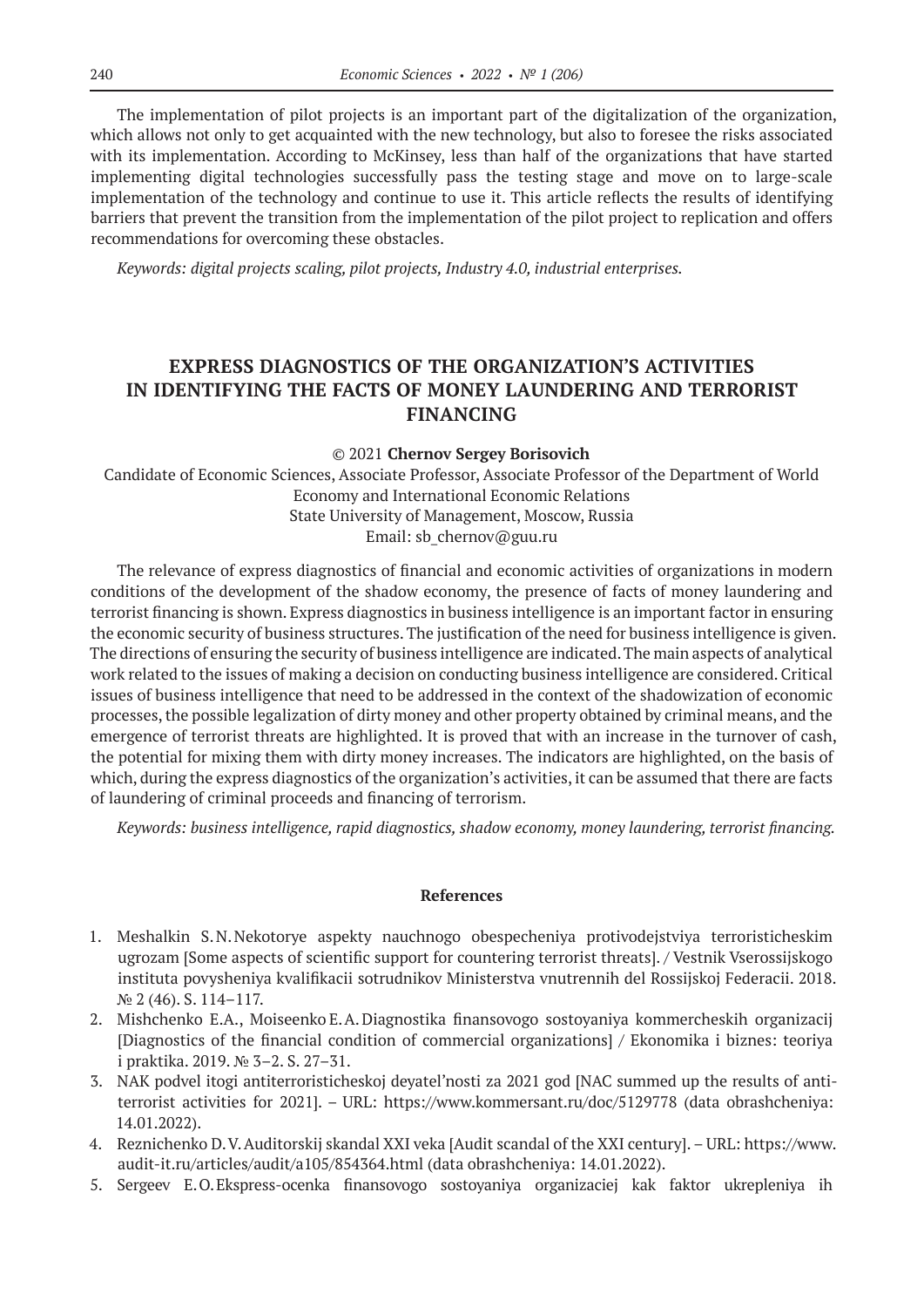ekonomicheskoj bezopasnosti [Express assessment of the financial condition of an organization as a factor in strengthening their economic security] // 3‑ya Mezhdunarodnaya nauchno-prakticheskaya konferenciya «Gosudarstvennoe regulirovanie ekonomiki: politiko-ekonomicheskie aspekty», GUU, Rossiya, Moskva, 30 noyabrya 2015 g.–Izdatel'stvo: Gosudarstvennyj universitet upravleniya (Moskva), 2016.–s. 165–167.

- 6. Struktura somnitel'nyh operacij i sektory ekonomiki, formirovavshie spros na tenevye finansovye uslugi [The structure of questionable transactions and the sectors of the economy that formed the demand for shadow financial services]. – URL: https://cbr.ru/today/resist/resist\_sub/2020\_4/ (data obrashcheniya: 15.01.2022).
- 7. Tolpegina O.A.Metodologicheskie osnovy klassifikacii vidov ekonomicheskoj diagnostiki [Methodological bases of classification of types of economic diagnostics] / Effektivnoe antikrizisnoe upravlenie. 2017. № 1 (100). S. 64–73.
- 8. CHernov S.B., ZaharovaA.V.Institucional'nye aspekty nalogooblozheniya: ekonomicheskaya bezopasnost' i deyatel'nost' hozyajstvuyushchego sub"ekta [Institutional aspects of taxation: economic security and the activities of an economic entity] / Ekonomicheskie nauki, 2021. № 196, s. 196–200.
- 9. CHernov S.B., Novikova O.S.Obespechenie bezopasnosti dannyh v usloviyah cifrovoj ekonomiki [Ensuring data security in the digital economy] / Ekonomicheskie nauki, 2020. № 189. – S. 104–109.
- 10. CHernov S.B.Terrorizm: opredelenie i vozmozhnye istochniki finansirovaniya [Terrorism: definition and possible sources of financing] / Ekonomicheskie nauki, 2019. № 175, s. 96–101.
- 11. CHernov S.B.Otmyvanie kriminal'nogo kapitala kak ugroza bezopasnosti ekonomiki Rossii [Laundering of criminal capital as a threat to the security of the Russian economy]. / Vestnik universiteta.– M.: GUU, 2016. № 2, s. 98–105.
- 12. Liu Z.J., Chernov S., MikhaylovaA.V.Trust management and benefits of vehicular social networking: An approach to verification and safety. Technological Forecasting and Social Change, 2021. Volume 166, 120613.

### **BOOK KEEPING, STATISTICS**

# **ON THE ISSUE OF THE FORMATION OF STATISTICAL DATA ON RUSSIA'S FOREIGN ECONOMIC ACTIVITY**

### © 2021 **Borovitskaya M.V.**

Candidate of Economic Sciences, Associate Professor of the Department of Business Analytics Financial University under the Government of the Russian Federation, Moscow, Russia E-mail: geht066@mail.ru

The article deals with the problems of generating statistical data on the foreign economic activity of the Russian Federation, which play a key role in the process of leveling the influence of negative factors on the state of the country's economic security.

The authors in this article analyzed the existing problems of generating information on foreign economic activity by Rosstat and the Federal Customs Service.

The recommendations of the authors on the organization of a system for fixing, statistical accounting and analysis of all export-import operations presented in the article will significantly reduce the negative impact of factors that affect the discrepancy between the statistical data of foreign economic activity between federal executive authorities and organizations.

*Keywords: foreign economic activity, customs statistics, statistical reports, Federal Customs Service, Rosstat, export-import operations, customs payments, statistical observation, mirror statistics method, customs control, customs declaration.*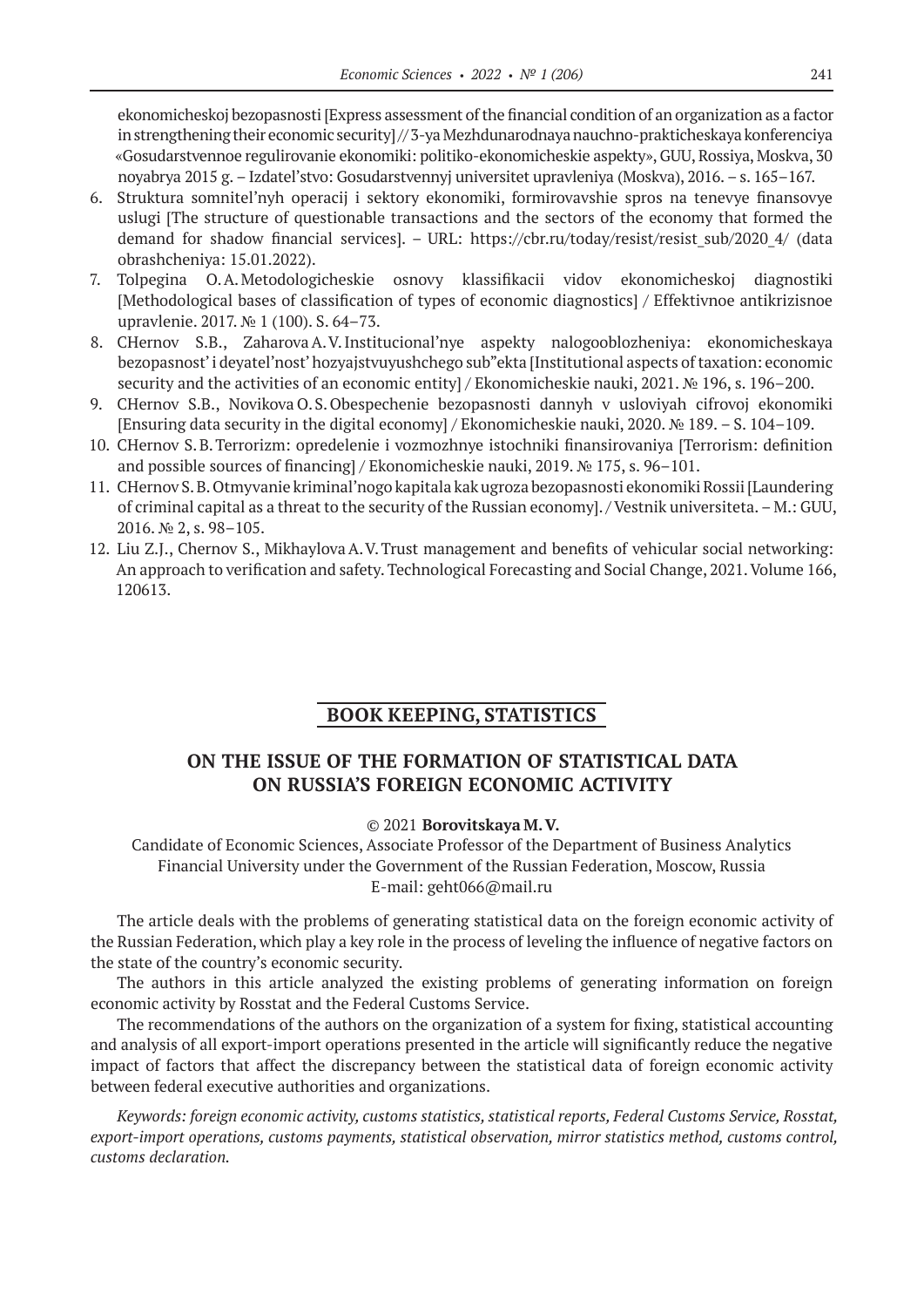# **ACCOUNTING AND ANALYTICAL ASPECTS OF SUSTAINABLE DEVELOPMENT OF SMALL AND MEDIUM-SIZED ENTERPRISES IN THE CONSTRUCTION INDUSTRY**

© 2021 **Grishkina S.N.**

Doctor of Economics, Professor of the Department of Audit and Corporate Reporting of the Faculty of Taxes, Audit and Business Analysis Financial University under the Government of the Russian Federation, Moscow, Russia

#### © 2021 **Pliev Kh.M.**

Postgraduate Student of the Department of Audit and Corporate Reporting of the Faculty of Taxes, Audit and Business Analysis Financial University under the Government of the Russian Federation, Moscow, Russia

In this article is presented a research of the information support for the sustainable development of small and medium-sized businesses in the real estate development sector of the construction industry in Russia and substantiated the directions of its progress in the context of the digitalization. To substantiate the proposals, the features of sustainable development of the development business were identified, the main international initiatives on sustainable development of the construction industry were analyzed, the role of small medium-sized businesses in the development sector of the construction industry was shown and also were compared the factors of sustainable development of SMEs and large businesses, including from the perspective of providing information about these factors to stakeholders.

*Keywords: small and medium-sized enterprises (SMEs), sustainable development, Global Reporting Initiative (GRI), real estate development, sustainable development reporting.*

# **ACUTE ISSUES OF ANALYTICAL PROCEDURES OF FOREIGN ECONOMIC ACTIVITIES AND FORMATION OF STATISTICAL DATA**

### © 2021 **Petrov A.M.**

Doctor of Economics, Professor of the Department of Business Analytics Financial University under the Government of the Russian Federation, Moscow, Russia E-mail: palmi@inbox.ru

### © 2021 **Nikiforova E.V.**

Doctor of Economics, Professor of the Department of Business Analytics Financial University under the Government of the Russian Federation, Moscow, Russia E-mail: EVNikiforova@fa.ru

#### © 2021 **Schneider O.V.**

PhD in Economics, Associate Professor of the Department of Business Analytics Financial University under the Government of the Russian Federation, Moscow, Russia E-mail: OVSHnajder@fa.ru

#### © 2021 **Boldyrev A.N.**

Doctor of Economics, Senior Lecturer, Department of Business Analytics Financial University under the Government of the Russian Federation, Moscow, Russia E-mail: ABoldyrev@fa.ru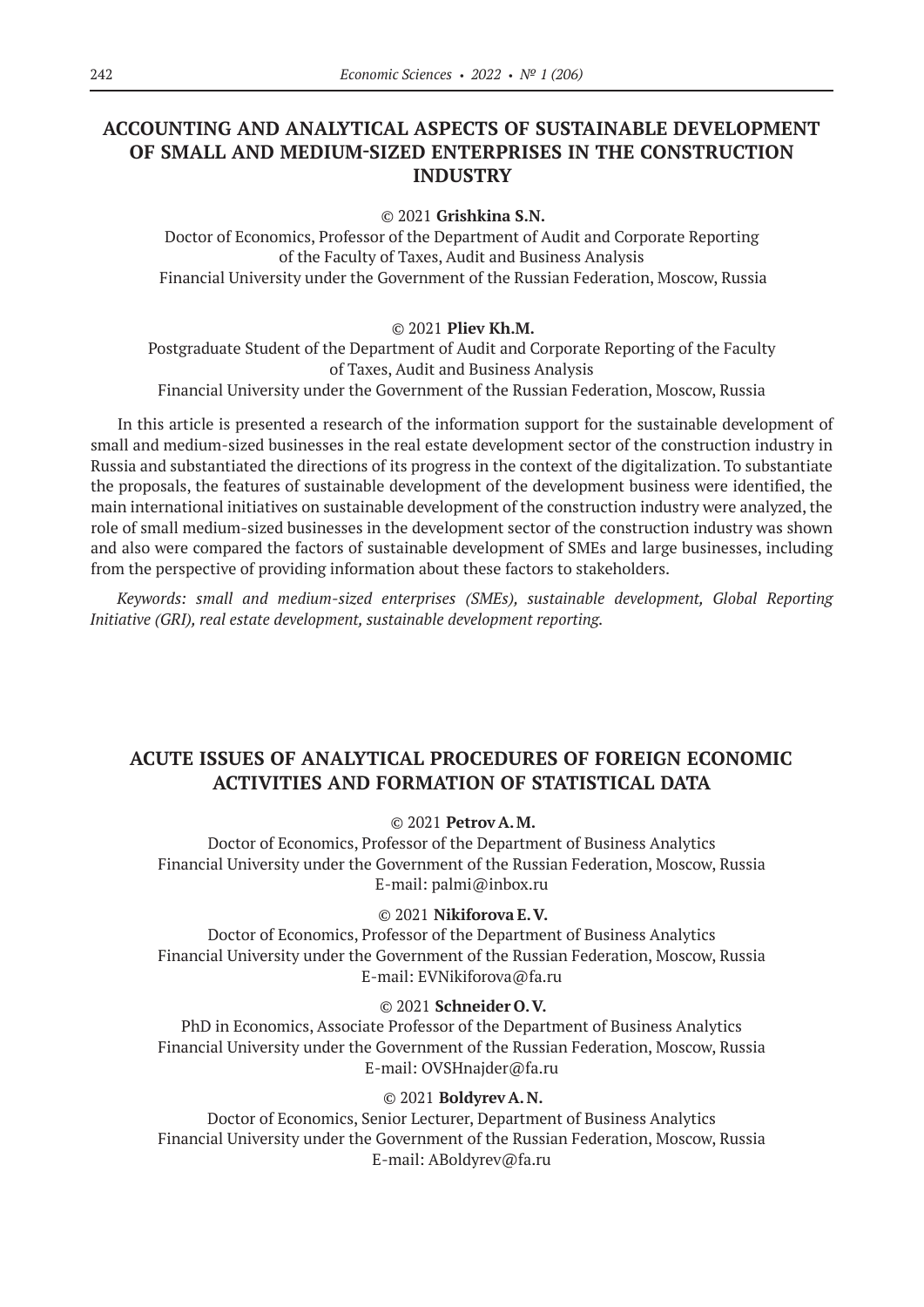Modern foreign economic relations of the countries of the world space cannot do without the analysis of statistical data. On the basis of statistical data, conclusions are drawn about the current situation of economic relationships, future trends, and forecasts are made. The importance of statistical data in foreign economic activity is also due to the fact that one of the main criteria that must be observed is consistency in time and consistency between countries in terms of collecting and displaying data on foreign economic activity. The importance of foreign economic activity is determined by the expansion and strengthening of the relationship of the countries participating in the process of export-import operations, it is aimed at strengthening economic positions and allows you to increase influence on the world space, and trade exchange between the countries of the world is a process of globalization, assesses the interdependence of the countries participating in this process and increases the importance of international trade in economic relations.

*Keywords: analysis, relationship, foreign economic activity, international trade, expansion, country, strengthening, economy, economic benefit, export-import operations.*

# **THE RATING SYSTEM FOR THE INVOLVEMENT OF THE CONSTITUENT ENTITIES OF THE RUSSIAN FEDERATION IN THE IMPLEMENTATION OF THE PROJECT "TOURISM AND HOSPITALITY INDUSTRY"**

© 2021 **Rozanova T.P.**

Doctor of Economics, Professor of the Department of Tourism and Hotel Business Financial University under the Government of the Russian Federation, Moscow, Russia E-mail:TPRozanova@fa.ru

#### © 2021 **Gizatullina O.M.**

PhD in Economics, Associate Professor of the Department of Business Analytics Financial University under the Government of the Russian Federation, Moscow, Russia E-mail:OMGizatullina@fa.ru

The contribution of tourism to the national economy is significant, since tourism provides income to the national budget not only of the national currency, but also of foreign currency, in addition, it also provides the creation of new jobs and employment of the population, has a considerable impact on the investment image of both the country and its individual territorial units, which in turn affects economic growth and national welfare.

*Keywords: tourism, indicators of tourist activity assessment, rating system, national project.*

### **ABOUT THE INFLUENCE OF PROFESSIONAL JUDGMENT OF SPECIALISTS ON THE ACTIVITIES OF ORGANIZATIONS**

#### © 2021 **Sitnikova O.Yu.**

PhD in Economics, Associate Professor of the Department of Business Analytics Financial University under the Government of the Russian Federation, Moscow, Russia E-mail: ositnikova@fa.ru

In the present reality, it is not enough to be guided only by regulatory requirements when maintaining accounting and statistical records. As a result, management appears to become only a regulatory requirement for accounting and statistical accounting. That is why a professional discussion becomes important precisely in those aspects of accounting research where there is no required acuteness of the issues or regulatory regulation is required.

*Keywords: human capital, culture, professional judgment, alternative.*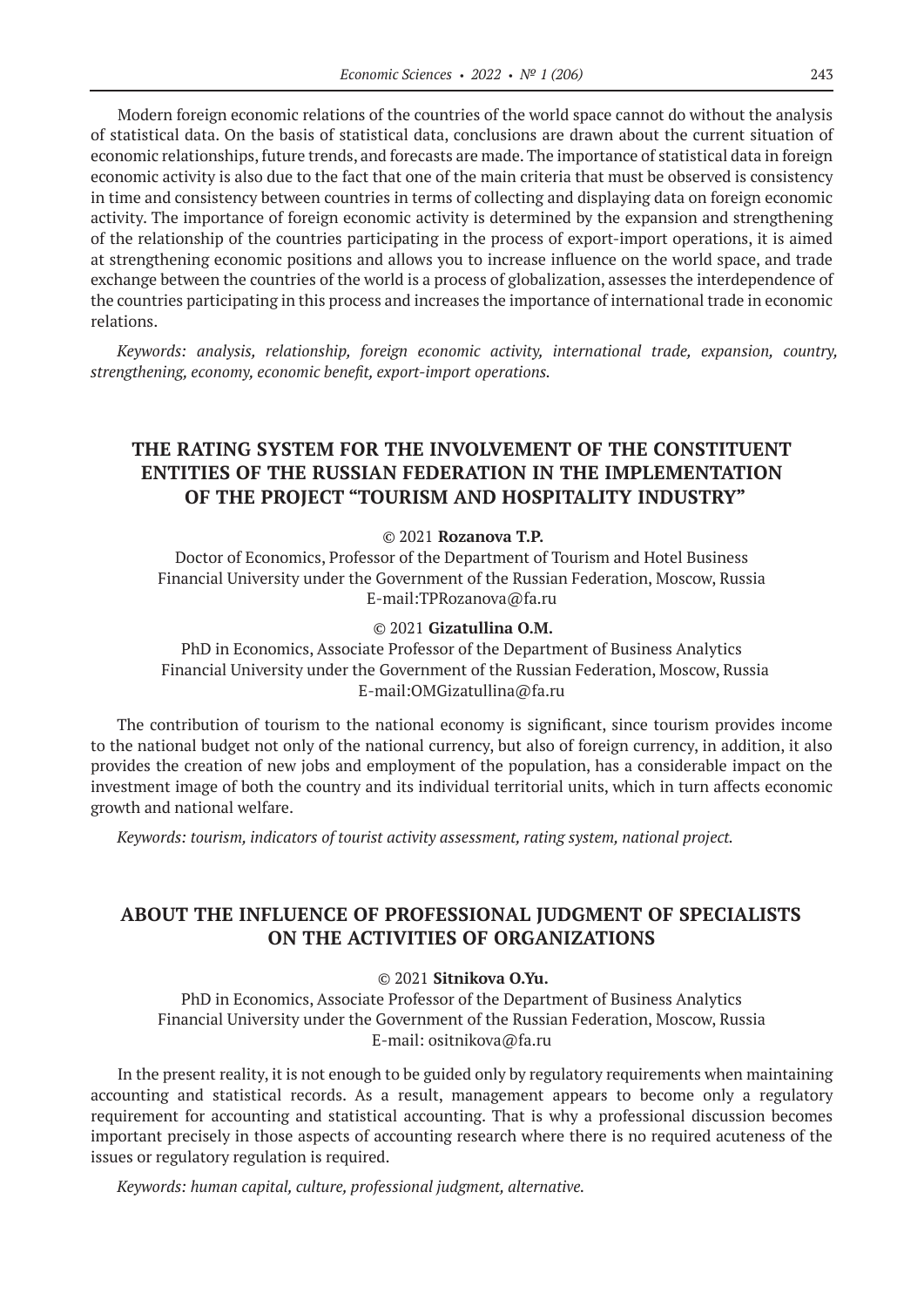### **WORLD ECONOMY**

# **THE IMPACT OF THE COVID-19 EPIDEMIC ON ECONOMIC DEVELOPMENT OF CHINA**

© 2021 **Lyalina Evgenia Yurievna**

lecturer at the Department of Oriental Languages All-Russian Academy of Foreign Trade of the Ministry of Economic Development of the Russian Federation, Moscow, Russia E-mail: jannylyalina@yandex.ru

The coronavirus epidemic has been raging on the planet for 2 years, damaging the economic development of the world's leading countries. China was not only the state in which the epidemic first broke out, but also the country that was the first to recover from its consequences and showed economic growth less than a year after the start of the pandemic. In 2022, China is hosting the 24th Olympic Winter Games, and it is not only ready to host an expensive event with all safety measures, but also to show the whole world an example of successful economic development in a difficult time. It is necessary to trace what allowed China to quickly cope with the epidemic and what economic indicators it has achieved to date in order to learn from the positive experience of the economic development of the second economy in the world.

*Keywords: China, COVID-19 epidemic, economic growth, GDP, exports, reform and opening policy*

# **ACTUAL PROBLEMS OF SOCIO-ECONOMIC DEVELOPMENT OF THE RUSSIAN FAR EAST**

#### © 2021 **Pishchik Viktor Yakovlevich**

Doctor of Economics, Professor of the Department of World Finance Financial University under the Government of the Russian Federation, Moscow, Russia E-mail: vpiwik@fa.ru

### © 2021 **Alekseev Petr Viktorovich**

PhD in Economics, Leading Research Fellow, Institute of World Economy and International Finance Financial University under the Government of the Russian Federation, Moscow, Russia E-mail: palekseev@fa.ru

Presently, the issues of socio-economic development of the Russian Far East receive increased attention from government agencies and experts, which is associated with its high economic potential and geopolitical significance. The article analyzes the key problems hindering the socio-economic development of the macroregion. It is indicated that the telic work of the Government of the Russian Federation allowed to achieve significant positive results in the provision of socio-economic development of Far Eastern Federal District. The authors assert that in order to effectively develop the economic potential and ensure sustainable socio-economic development of the Far East Federal District, it is necessary to increase the efficiency of the functioning of the territories of priority socio-economic development (TPSED) located in it. Based on the analysis, a set of measures has been developed to ensure sustainable socio-economic development of the Far Eastern Federal District.

*Keywords: Far Eastern Federal District, territories of priority socio-economic development, infrastructure, financial, tax incentives*